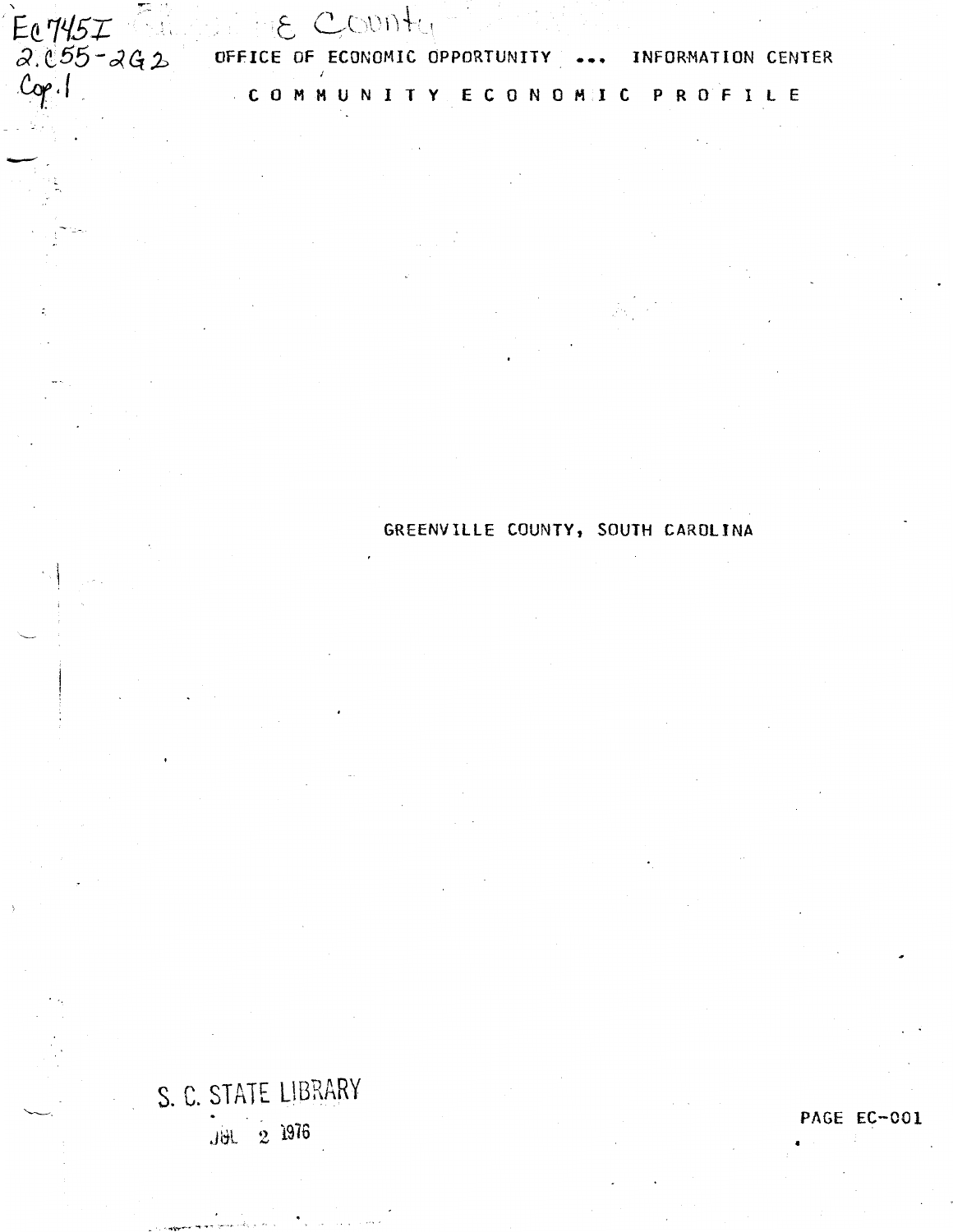C 0 M M U N I T Y E C 0 N 0 M I C P R 0 F 1 l E

 $\big($ 

- BUSINESS ESTABLISHMENTS - EMPLOYEES AND PAYROLLS -  $\cdot$ 

THE UNITED STATES BUREAU OF THE CENSUS, IN COOPERATION WITH THE SOCIAl SECURITY ADMINISTRATION, COMPILES STATISTICS FROM EMPLOYMENT AND PAYROll INFORMATION REPORTED BY BUSINESS ESTABLISHMENTS ON TREASURY FORM 941 FOR THE FIRST QUARTER OF THE YEAR. INFORMATION DERIVED FROM THESE DATA IS PUBLISHED FOR EACH COUNTY.IN THE UNITED STATES IN THE SERIES ENTITLED, COUNTY BUSINESS PATTERNS.

COUNTY BUSINESS PATTERNS PROVIDES A DESCRIPTION OF THE KIND, EXTENT, AND DEVELOPMENT OF EMPLOYMENT OPPORTUNITIES WITHIN A COUNTY, AS WEll AS DESCRIPTIVE INFORMATION ON THE NATURE AND VALUE OF LOCAL ECONOMIC ACTIVITY.

NOT INCLUDED IN EMPLOYMENT DATA IN THE COUNTY BUSINESS PATTERNS ARE FARM WORKERS, DOMESTIC WORKERS REPORTED SEPARATELY, SELF-EMPLOYED PERSONS, MEMBERS OF THE ARMED FORCES, FEDERAL CIVILIAN EMPLOYEES AND EMPLOYEES OF STATE AND LOCAL GOVERNMENTS.

FOR THE UNITED STATES AS A WHOLE, IT IS ESTIMATED THAT COUNTY BUSINESS PATTERNS INCLUDES ABOUT 65% OF TOTAL PAID EMPLOYMENT AND ABOUT 80% OF All WAGE AND SALARY EMPLOYMENT.

\* \* \*

CURRENT SERIES OF THE COUNTY BUSINESS PATTERNS SHOW EMPLOYMENT IN GREENVILLE COUNTY, SOUTH CAROLINA REACHING A LEVEL OF 73,223 PERSONS REPORTED ON THE PAYROLLS OF BUSINESS ESTABLISHMENTS IN 1964 AS COMPARED WITH 65,125 IN 1962,- REPRESENTING A 12.4% RISE FROM 1962 TO 1964.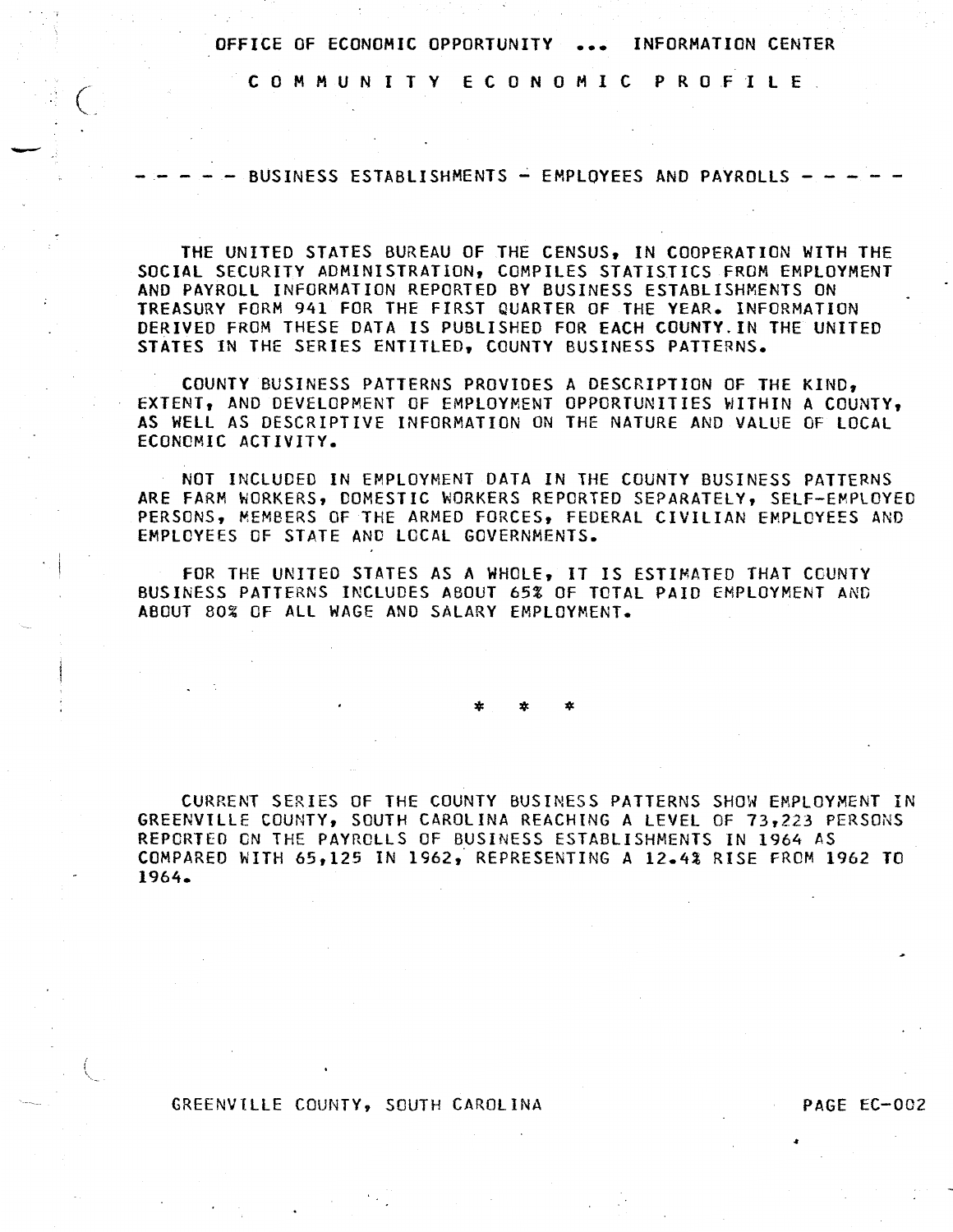C 0 M M U N I T Y E C 0 N 0 M I C P R 0 F I L E

- BUSINESS ESTABLISHMENTS - EMPLOYEES AND PAYROLLS, CONTD.

-

THE STANDARD INDUSTRIAL CLASSIFICATION SYSTEM ATTEMPTS TO REFLECT. THE NATURE OF A BUSINESS, ITS TYPE OF OPERATION, CLASS OF CUSTOMER AND COMMODITIES HANDLED OR SERVICES RENDERED. THERE ARE OVER THREE-THOUSAND SEPARATE CLASSIFICATIONS IN THE SYSTEM WHICH ARE ORGANIZED INTO NINETY-SEVEN MAJOR CATEGORIES OF ECONOMIC ACTIVITY. THESE MAJOR GROUPS ARE COMBINED IN TURN TO FORM TEN DIVISION TOTALS, THE MOST INCLUSIVE CLASSIFICATIONS.

\* \* \*

A GRAPHIC PRESENTATION OF THE DISTRIBUTION OF REPORTED EMPLOYMENT IN GREENVILLE COUNTY BY THE TEN DIVISION TOTALS OF THE STANDARD INDUSTRIAL CLASSIFICATION SYSTEM IS SHOWN ON THE FOLLOWING PAGE FOR 1964 AND 1962. DATA WERE COLLECTED IN THE FIRST QUARTER OF EACH YEAR, . JANUARY THROUGH MARCH. FOR COMPARISON, IMMEDIATELY FOLLOWING THIS PRESENTATION, THE SAME TABLE IS SHOWN FOR THE UNITED STATES.

THE PRESENCE OF THE LETTER, E, IN THE TABLE INDICATES THAT DATA WHICH WERE NOT AVAILABLE DUE TO NONDISCLOSURE RULES OR OTHER FAILURE TO REPORT HAVE BEEN ROUGHLY ESTIMATED. EMPLOYMENT WAS ASSIGNED TO THE UNREPORTED ESTABLISHMENTS BY USING THE MODAL NUMBER OF EMPLOYEES IN PARALLEL BUSINESS-SIZE CLASSES AND INDUSTRIAL CLASSIFICATIONS IN THE UNITED STATES.

WHILE SUCH ESTIMATES ARE NOT USEFUL IN SHOWING THE PRECISE EMPLOYMENT IN PLACES WITH FEW REPORTING UNITS, THEY DO REFLECT THE RELATIVE IMPORTANCE OF BROAO·CLASSES OF INDUSJRY IN THE ECONOMY OF A SMALL AREA.

THE SYMBOL, \*• IN THE TABLE IS USED TO INDICATE A VALUE BETWEEN ZERO AND 1%.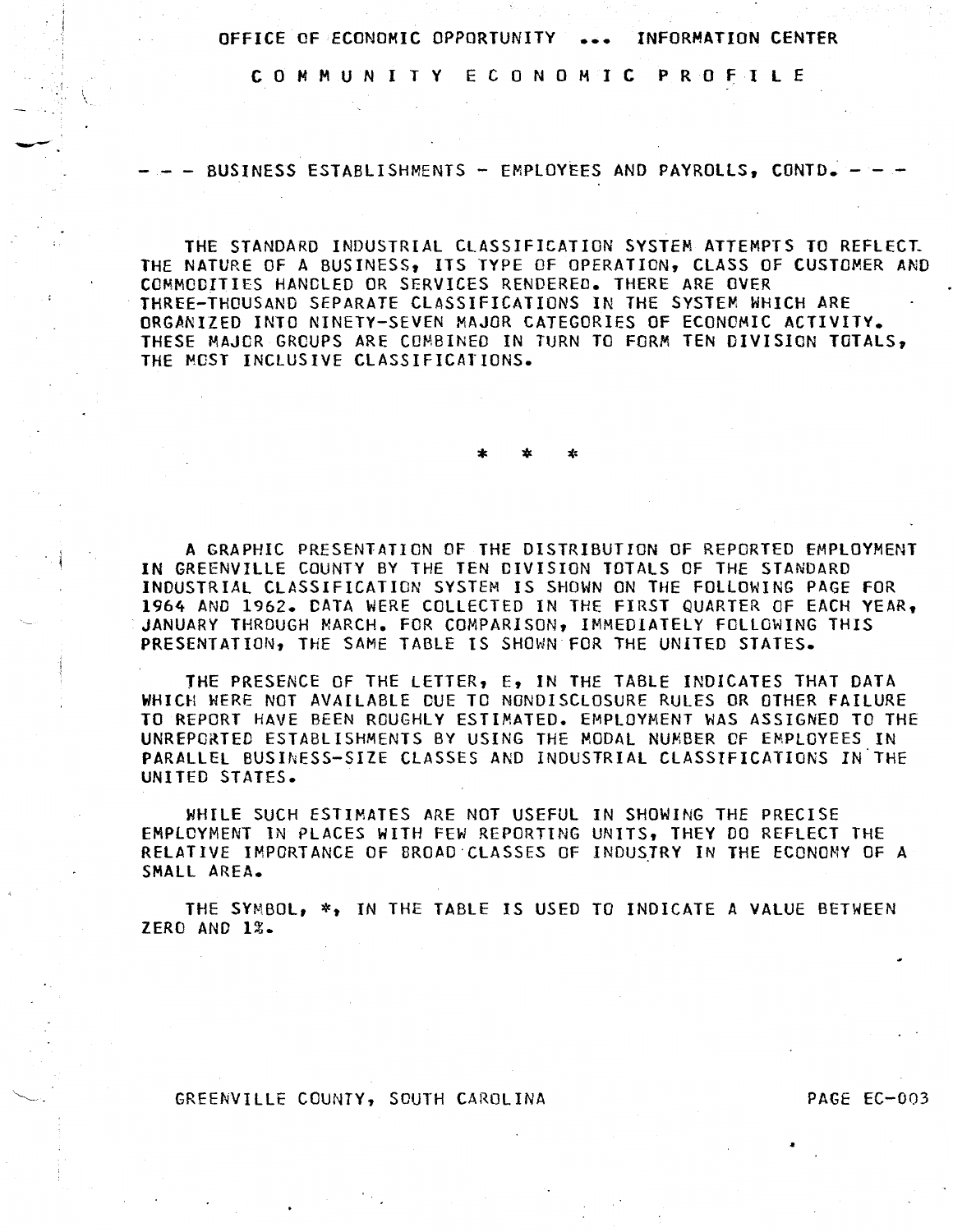C 0 M M U N I T Y E C 0 N 0 M I C P R 0 F I L E

 $-$ 

BUSINESS ESTABLISHMENTS - EMPLOYEES AND PAYROLLS, CONTD.

## DISTRIBUTION OF EMPLOYMENT IN GREENVILLE COUNTY

| INDUSTRY<br><b>DIVISION</b>                               | YEAR           | PERCENTAGE OF TOTAL REPORTED EMPLOYMENT<br>$\mathbf{1}$<br>$\mathbf{2}$<br>$\overline{\mathbf{3}}$<br>$\overline{\mathbf{3}}$<br>4<br>$\mathbf{1}$<br>$\mathbf{2}$<br>4<br>5. |
|-----------------------------------------------------------|----------------|-------------------------------------------------------------------------------------------------------------------------------------------------------------------------------|
| AGRIC. SERV.<br><b>FORESTRY &amp;</b><br><b>FISHERIES</b> | 64<br>62       | ∗<br>*                                                                                                                                                                        |
| MINING                                                    | 64<br>62       | ∗<br>*                                                                                                                                                                        |
| CONTRACT CON-64<br><b>STRUCTION</b>                       | 62             | $\prod \prod \prod \prod \prod \prod$<br>IIIIIIII                                                                                                                             |
| MANUFACTUR-<br><b>ING</b>                                 | 64<br>62       |                                                                                                                                                                               |
| TRANSPORTATION,<br>UTILITIES<br>& SANITARY                | 64             | III                                                                                                                                                                           |
| <b>SERVICES</b><br><b>WHOLESALE</b><br><b>TRADE</b>       | 62<br>64<br>62 | IIII<br>IIIIII<br>IIIIII                                                                                                                                                      |
| RETAIL TRADE 64                                           | 62             | IIIIIIIIIIIIIIII                                                                                                                                                              |
| FINANCE,<br>INSURANCE & 64<br>REAL ESTATE 62              |                | 11111<br>IIIII                                                                                                                                                                |
| <b>SERVICES</b>                                           | 64<br>62       | IIIIIIIIIIII<br>$\begin{tabular}{c} \bf \textbf{III} \end{tabular} \begin{tabular}{c} \bf \textbf{III} \end{tabular}$                                                         |
| UNCLASSIFIED 64                                           | 62             |                                                                                                                                                                               |
|                                                           |                | $\overline{2}$<br>$\overline{2}$<br>$3 -$<br>3.<br>5<br>1<br>$\mathbf{1}$<br>$\mathbf{z}$                                                                                     |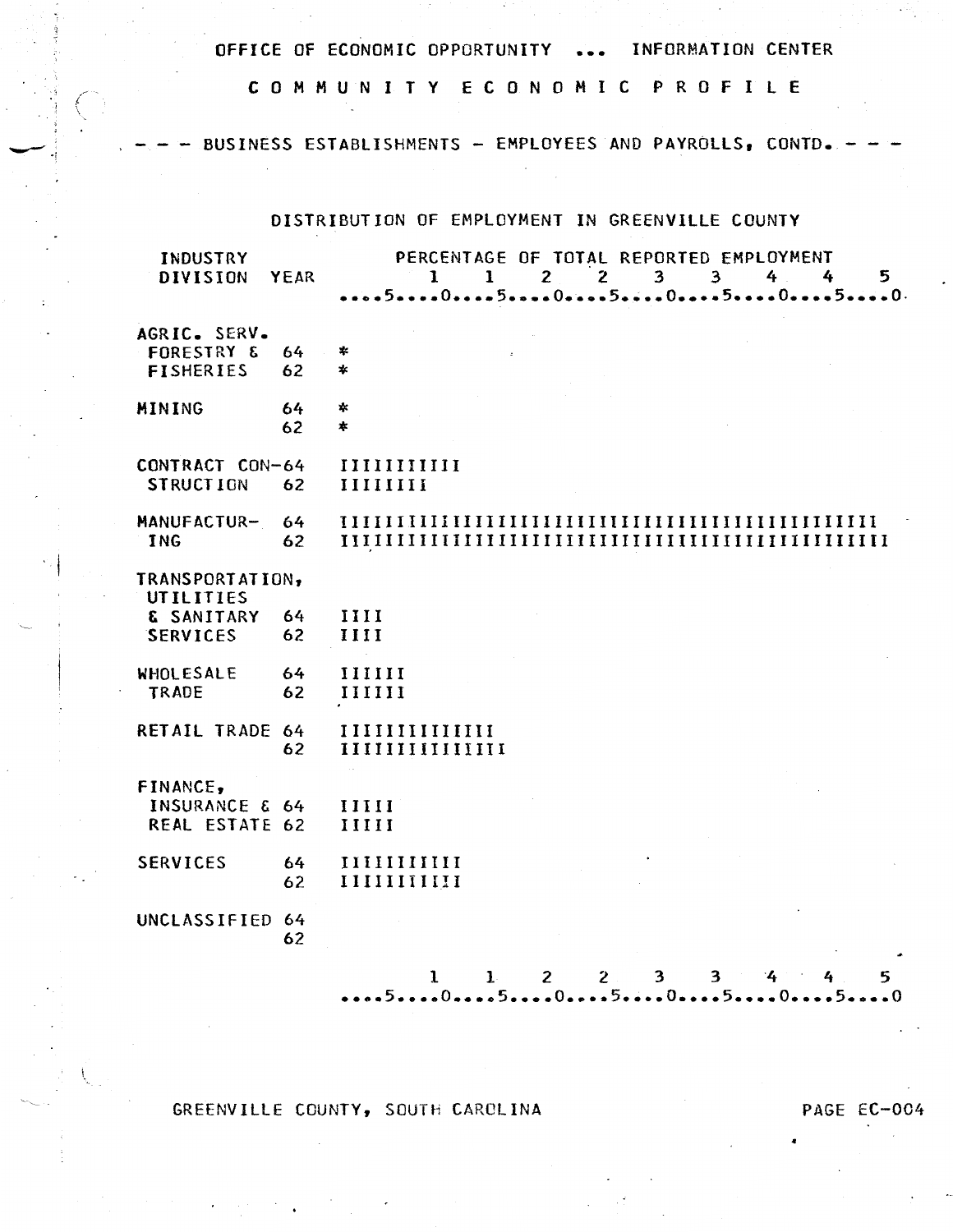C 0 M M U N I T Y E C 0 N 0 M I C P R 0 F I L E

. j

 $\cdot$   $\cdot$ 

~

 $\frac{1}{4}$   $\rightarrow$   $\rightarrow$ ' '

BUSINESS ESTABLISHMENTS -- EMPLOYEES AND PAYROLLS, CONTD.

DISTRIBUTION OF EMPLOYMENT IN THE UNITED STATES

| <b>INDUSTRY</b><br><b>DIVISION</b>                        | <b>YEAR</b> | PERCENTAGE OF TOTAL REPORTED EMPLOYMENT<br>2 <sup>1</sup><br>$\overline{\mathbf{3}}$<br>$\mathbf{1}$<br>$2^{\circ}$<br>$\overline{\mathbf{3}}$<br>4<br>1<br>4<br>5 <sup>1</sup> |
|-----------------------------------------------------------|-------------|---------------------------------------------------------------------------------------------------------------------------------------------------------------------------------|
| AGRIC. SERV.<br><b>FORESTRY &amp;</b><br><b>FISHERIES</b> | 64<br>62    | *<br>*                                                                                                                                                                          |
| MINING                                                    | 64<br>62    | X<br>$\boldsymbol{\mathsf{x}}$                                                                                                                                                  |
| CONTRACT CON-64<br><b>STRUCTION</b>                       | 62          | <b>XXXXXX</b><br><b>XXXXXX</b>                                                                                                                                                  |
| MANUFACTUR-<br><b>ING</b>                                 | 64<br>62    | xxxxxxxxxxxxxxxxxxxxxxxxxxxxxxxxxx<br>xxxxxxxxxxxxxxxxxxxxxxxxxxxxxxxxxx                                                                                                        |
| TRANSPORTATION,<br>UTILITIES<br>& SANITARY                | 64          | <b>XXXXXXX</b>                                                                                                                                                                  |
| <b>SERVICES</b>                                           | 62          | XXXXXXX                                                                                                                                                                         |
| WHOLESALE<br><b>TRADE</b>                                 | 64<br>62    | <b>XXXXXXX</b><br>XXXXXXX                                                                                                                                                       |
| RETAIL TRADE 64                                           | 62          | <b>XXXXXXXXXXXXXXXXXX</b><br>xxxxxxxxxxxxxxxxx                                                                                                                                  |
| FINANCE,<br><b>INSURANCE &amp; 64</b><br>REAL ESTATE 62   |             | <b>XXXXXX</b><br>XXXXXX                                                                                                                                                         |
| <b>SERVICES</b>                                           | 64<br>62    | <b>XXXXXXXXXXXXXXXX</b><br><b>XXXXXXXXXXXXXX</b>                                                                                                                                |
| UNCLASSIFIED 64                                           | 62          | ∗<br>$\boldsymbol{\mathsf{X}}$                                                                                                                                                  |
|                                                           |             | $\overline{2}$<br>2 <sup>1</sup><br>$\mathbf{1}$<br>$\overline{\mathbf{3}}$<br>3<br>1<br>4<br>5.<br>5.<br>- 0<br>$-0-1$                                                         |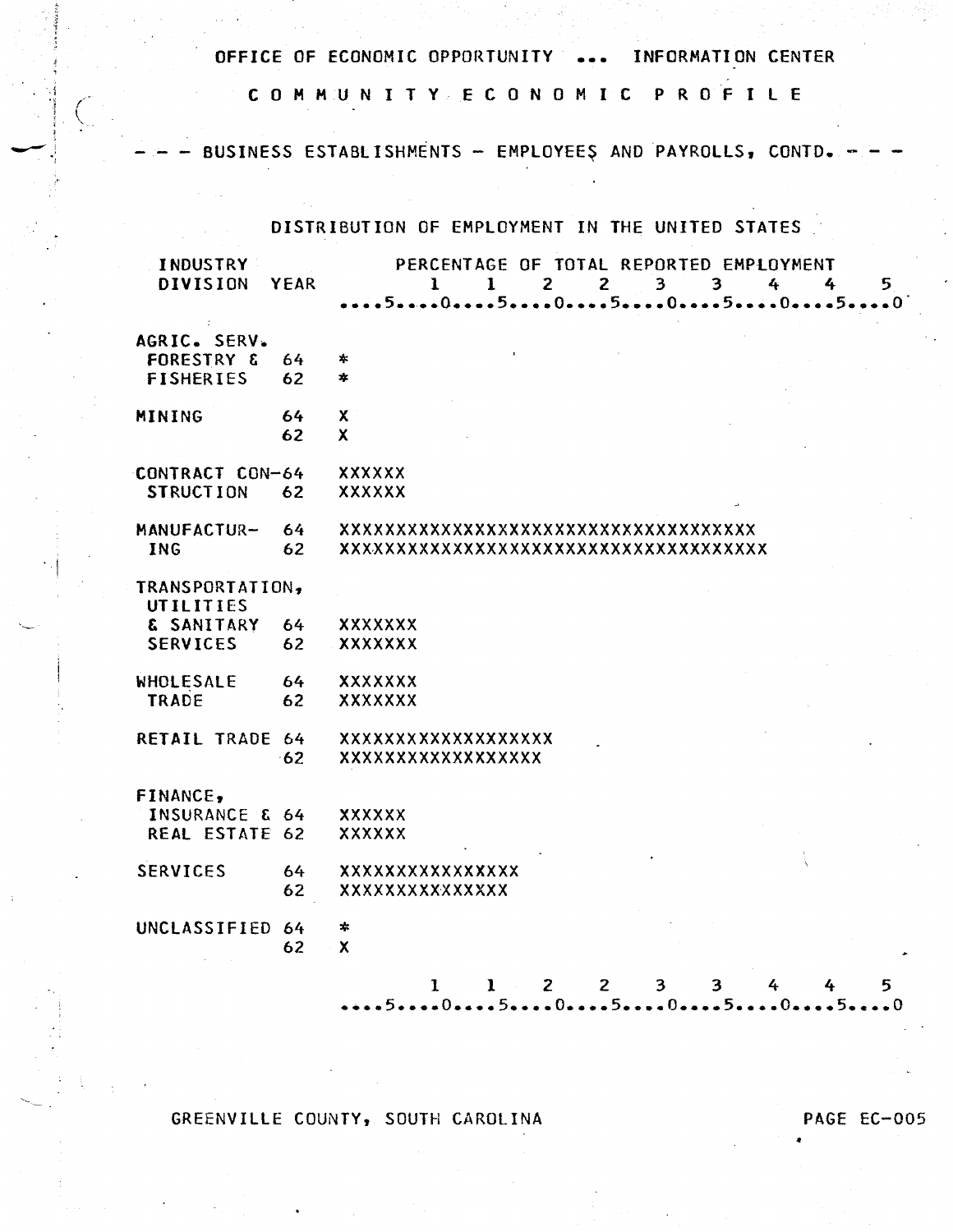C 0 M M U N I T Y E C 0 N 0 M I C P R 0 F I L E .

 $\cdot$   $\cdot$ 

--

.... \_\_\_ --

BUSINESS ESTABLISHMENTS - EMPLOYEES AND PAYROLLS, CONTD.

THE ABOVE TABLES MAY SHOW THE PREDOMINANCE OF CERTAIN BROAD INDUSTRIAL CATEGORIES OVER OTHERS IN GREENVILLE COUNTY. WHERE A . PARTICULAR INDUSTRY ALONE ACCOUNTS FOR THE MAJORITY OF EMPLOYMENT IN A COMMUNITY, IT IS LIKELY THAT A RECESSION IN THIS INDUSTRY WILL CREATE AN ECONOMIC PROBLEM THAT BOTH DISADVANTAGES THE POOR AND ADDS TO THEIR RANKS.

FOR A CLOSER EXAMINATION Of THE DISTRIBUTION OF EMPLOYMENT IN GREENVILLE COUNTY, THE MAJOR CLASSIFICATICNS WITHIN EACH DIVISION HAVE BEEN SEARCHED TO DISCOVER THE THREE INDUSTRIES RANKING HIGHEST IN REPORTED EMPLOYMENT WITHIN THEIR RESPECTIVE DIVISION TOTALS.

\* \* \*

IN 1964, OF THE NINETY-SEVEN MAJOR CLASSIFICATIONS WITHIN THE STANDARD INDUSTRIAL CLASSIFICATION SYSTEM, UNITS ENGAGED IN TEXTILE MILL PRODUCTION REPORTED THE LARGEST NUMBER OF EMPLOYEES IN GREENVILLE COUNTY, 19,030 PERSONS, ACCOUNTING FOR 26% OF THE TOTAL REPORTED EMPlOYMENT, AND 27% OF THE TOTAL TAXABLE FIRST QUARTER PAYROLL IN THE COUNTY.

ESTABLISHMENTS SHOWING THE SECOND LARGEST EMPLOYMENT IN 1964 WERE ENGAGED IN THE PRODUCTION OF APPAREL AND OTHER FINISHED FABRIC PRODUCTS, ANO REPORTED EMPLOYING 7,666 PERSONS, REPRESENTING 10.5% OF THE TOTAL REPORTED EMPLOYMENT AND 8.1% OF THE TOTAL FIRST QUARTER TAXABLE PAYROLL IN GREENVILLE COUNTY.

ESTABLISHMENTS CLASSIFIED AS ENGAGING IN GENERAL CONTRACTING AND BUILDING CONSTRUCTION WERE THE THIRD LARGEST EMPLOYERS IN GREENVILLE COUNTY IN 1964. ENTERPRISES SO CLASSIFIED REPORTED EMPLOYING 5,136 PERSONS, 7.0% OF THE TOTAL REPORTED EMPLOYMENT, CONTRIBUTING 8.4% TO THE TOTAL TAXABLE FIRST QUARTER PAYROLL IN THE COUNTY.

THESE THREE INDUSTRIES TOGETHER ACCOUNTED FOR AN ESTIMATED 31,832 EMPLOYED PERSONS, 43.5% OF THE REPORTED EMPLOYMENT IN GREENVIllE COUNTY, AND \$32,299,000 IN FIRST CUARTER TAXABLE PAYROLLS, REPRESENTING 43.8% OF THE TOTAL PAYROLL FOR All CLASSES CF INDUSTRY IN THE COUNTY IN THE FIRST QUARTER OF 1964.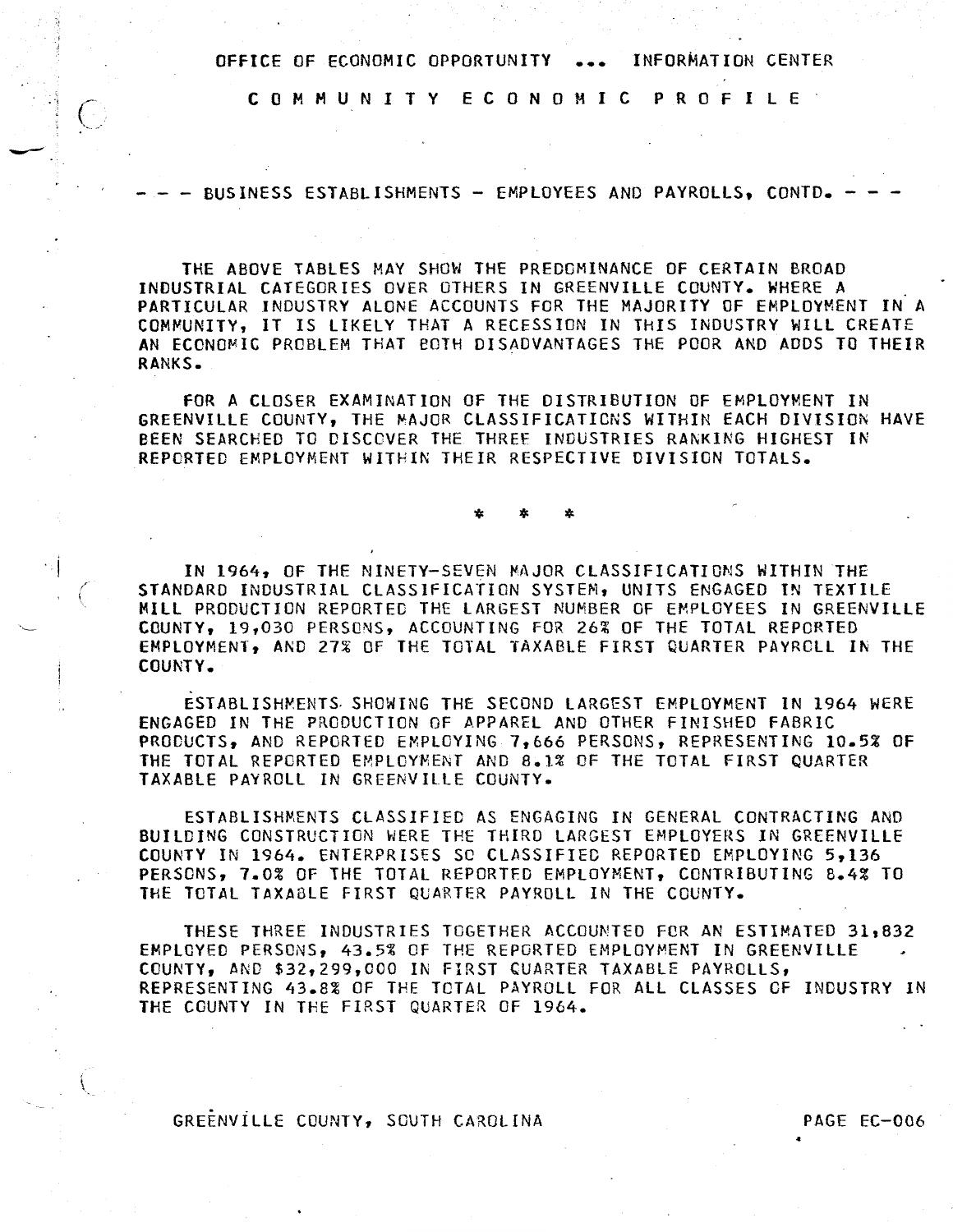C 0 .M M U N I T Y E C 0 N 0 M I C P R 0 F I l E

-

 $\mathbf{I}$ 

- BUSINESS ESTABLISHMENTS - EMPLOYEES AND PAYROLLS, CONTD.

TWO YEARS EARLIER, IN 1962, UNITS ENGAGED IN TEXTILE Mill PRODUCTION ALSO REPORTED THE LARGEST NUMBER OF EMPLOYEES IN GREENVIllE COUNTY, 18,688 PERSONS, ACCOUNTING FOR 28.7% OF THE TOTAL REPORTED EMPLOYMENT , AND 30.3% OF THE TOTAL TAXABLE FIRST QUARTER PAYRCLL IN THE COUNTY.

ESTABLISHMENTS SHOWING THE SECOND LARGEST EMPLOYMENT IN 1962 WERE THE SAME AS 1964, THOSE ENGAGED IN THE PRODUCTION OF APPAREL AND OTHER FINISHED FABRIC PRODUCTS, AND REPORTED EMPLOYING 6,211 PERSONS. REPRESENTING 10% OF THE TOTAL REPORTED EMPLOYMENT AND 7% OF THE TOTAL FIRST QUARTER TAXABLE PAYROLL IN GREENVILLE COUNTY.

ESTABLISHMENTS CLASSIFIED AS ENGAGING IN SPECIAL TRADE CONTRACTING CONSTRUCTION WERE THE THIRD LARGEST EMPLOYERS IN GREENVILLE CCUNTY IN 1962. ENTERPRISES SO CLASSIFIED REPORTED EMPLOYING 3,615 PERSCNS, 6% OF TOTAL REPORTED EMPLOYMENT, CONTRIBUTING 7% TO THE TOTAL TAXABLE FIRST QUARTER PAYROLL IN THE COUNTY.

THESE THREE INDUSTRIES TOGETHER ACCOUNTED FOR 28,514 EMPLOYED PERSONS, 44% OF THE REPORTED EMPLOYMENT IN GREENVILLE COUNTY, AND \$26,677,000 IN FIRST QUARTER TAXABLE PAYROLLS, REPRESENTING 44% OF THE TOTAL PAYROLL FOR ALL CLASSES OF INDUSTRY IN THE COUNTY IN THE FIRST QUARTER OF 1962.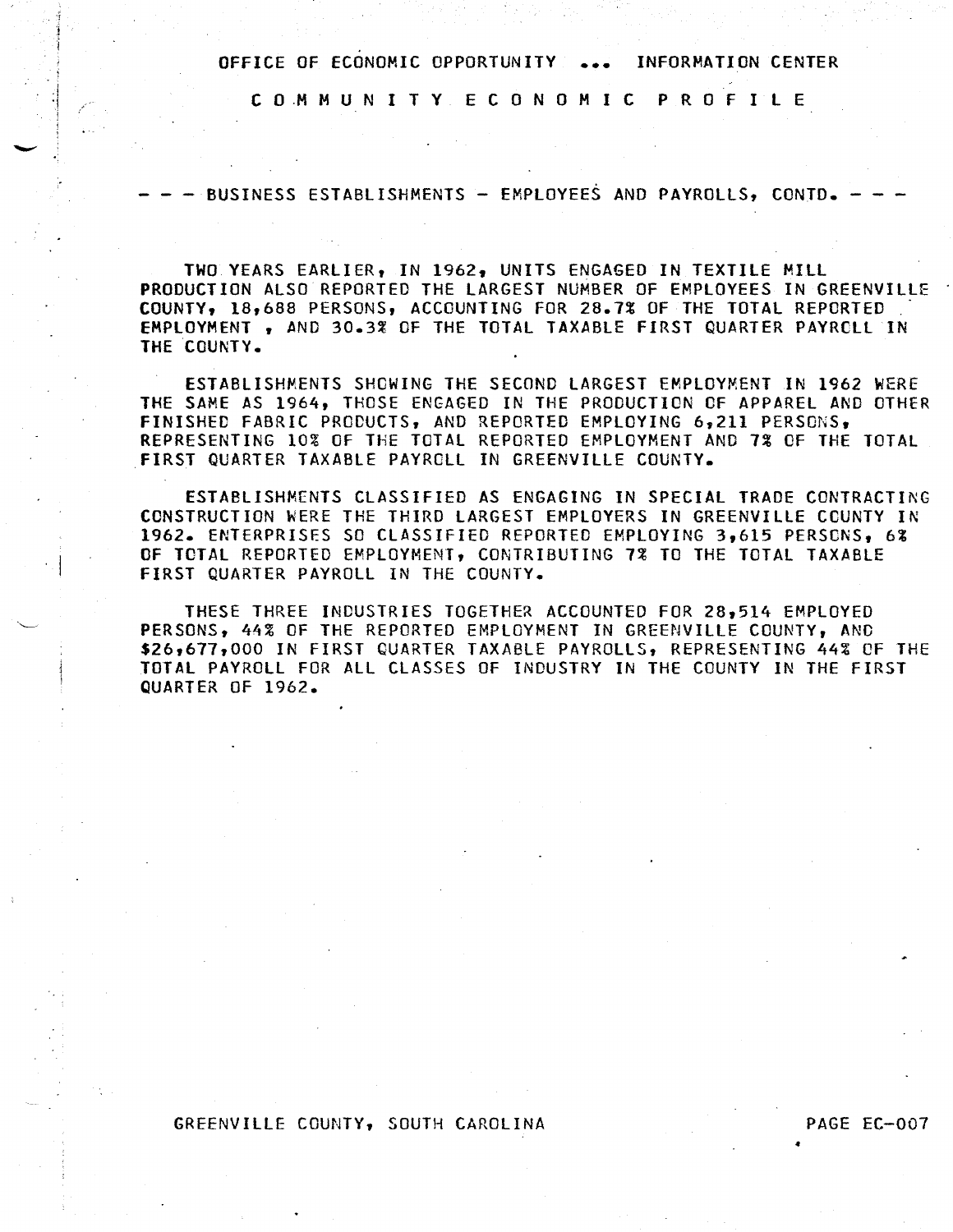C 0 M M U N I T Y E C 0 N 0 M I C P R 0 F I L E

BUSINESS ESTABLISHMENTS -- EMPLOYEES AND PAYROLLS, CONTD. -

GREENVILLE COUNTY HAD A TOTAL OF 3,849 REPORTING INDUSTRIAL UNITS IN 1964 AND 3,599 IN 1962, AN INCREASE OF 250 IN THE TOTAL NUMBER OF BUSINESS ESTABLISHMENTS FROM 1962 TO 1964.

THE CHART BELOW SHOWS THE PERCENTAGE DISTRIBUTION OF REPORTING UNITS IN THE UNITED STATES AND GREENVILLE COUNTY IN 1964 AND IN GREENVILLE. COUNTY IN 1962 BY SIZE OF ESTABLISHMENT.

UNITS EMPLOYING 1 TO 19 PERSONS ARE DESIGNATED AS SMALL, AN ·EMPLOYMENT OF 20 TO 99 PERSONS IS CLASSIFIED AS MEDIUM AND PAYROLLS OF 100 DR MORE EMPLOYEES ARE CONSIDERED AS LARGE.

PERCENT OF REPORTING UNITS

| EMPLOYMENT<br>SIZE CLASS |                     | YEAR                                        |  |  | 1 1 2 2 3 3 4 |  |  | 5<br>505050505 |  |
|--------------------------|---------------------|---------------------------------------------|--|--|---------------|--|--|----------------|--|
| <b>SMALL</b>             |                     |                                             |  |  |               |  |  |                |  |
| <b>MEDIUM</b>            | CTY. 1964 IIIIIIIII | U.S. 1964 XXXXXXXX<br>CTY. 1962 IIIIIIIIIII |  |  |               |  |  |                |  |
| LARGE                    | CTY. 1954 III       | $U-S. 1964 XX$<br>CTY. 1962 III             |  |  |               |  |  |                |  |

NOTE - SIZE BREAKDOWNS ARE NOT AVAILABLE FOR UNCLASSIFIED ESTABLISHMENTS.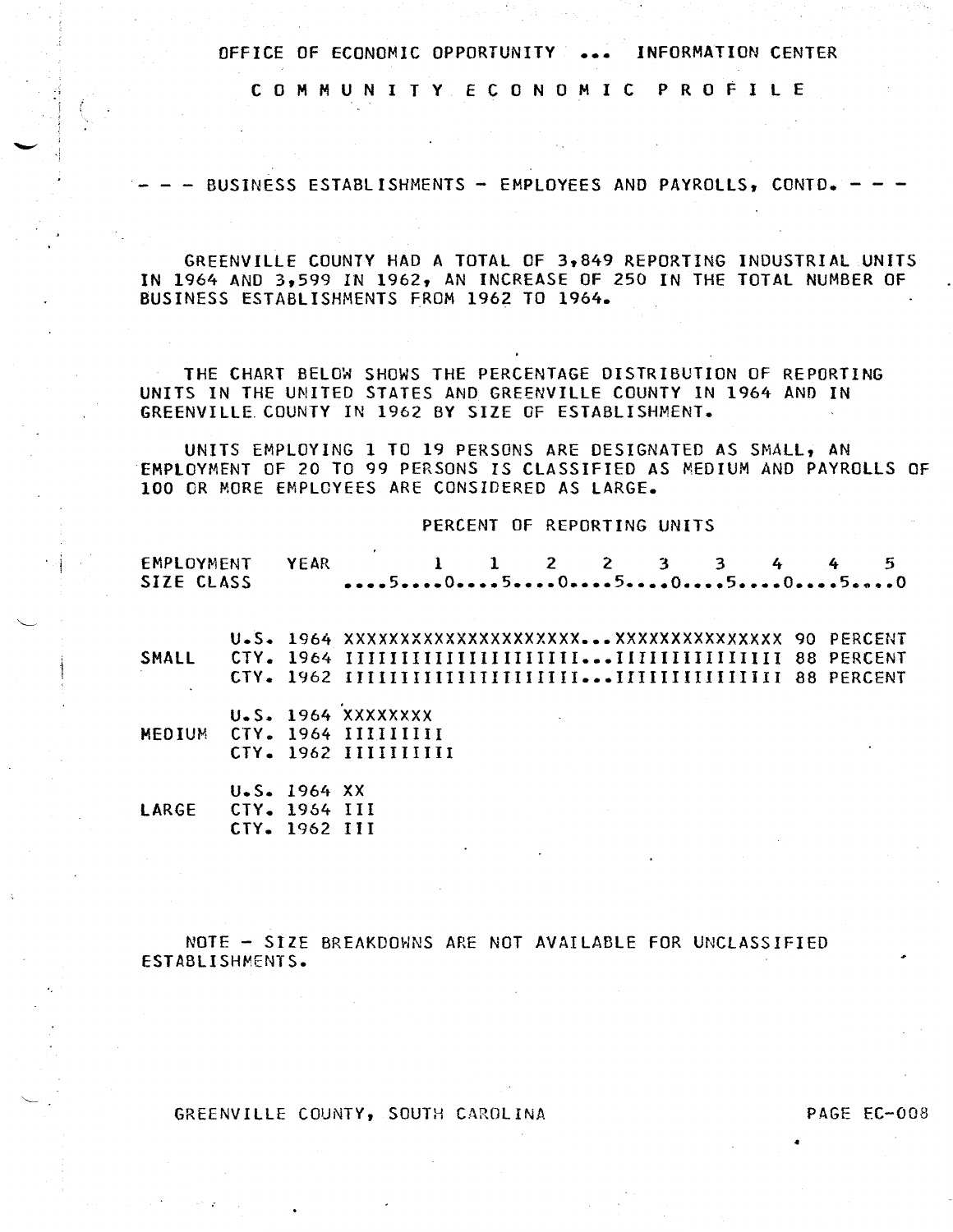C 0 M M U N I T Y E C 0 N 0 M I C P R 0 F I L E

*(* 

- - - BUSINESS ESTABLISHMENTS - EMPLOYEES AND PAYROLLS, CONTD. -

THE TOTAL TAXABLE PAYROLL PAID OUT IN GREENVILLE COUNTY BY All CLASSES OF ESTABLISHMENTS IN THE FIRST QUARTER OF 1964 WAS \$73 <sup>1</sup> 670,000, REPRESENTING AN UPWARD TREND OF 22.6% FROM \$60,096,000 IN 1962. BASED UPON THESE TOTALS AND UPON AGGREGATE EMPLOYMENT, THE AVERAGE FIRST QUARTER GROSS EARNINGS PER EMPLOYEE IN GREENVILLE COUNTY ROSE TO \$1,006 IN 1964 FROM \$923 IN 1962.

COMPARED TO THE NATION AS A WHOLE, GREENVILLE COUNTY HAD A GREATER TOTAL FIRST QUARTER, 1964, TAXABLE PAYROLL REPORTED BY All CLASSES OF INDUSTRY THAN 96% OF THE 3,134 COUNTIES IN THE UNITED STATES.

FROM 1962 TO 1964, THE COUNTY EXPERIENCED NO CHANGE IN ITS NATIONAL RANK ON TOTAL REPORTED FIRST QUARTER PAYROLL. IN THE EARLIER YEAR, IT WAS REPORTING A LARGER SUM PAID OUT BY ITS REPORTING BUSINESS ESTABLISHMENTS THAN 96% OF THE UNITED STATES COUNTIES.

CONSIDERING THE AVERAGE RATHER THAN THE TOTAL WAGES PAID, GREENVILLE COUNTY REPORTED A HIGHER AVERAGE FIRST QUARTER WAGE IN 1964 PER EMPLOYEE IN ALL OF ITS INDUSTRIES COMBINED THAN 65% OF ALL COUNTIES IN THE NATION.

BETWEEN 1962 AND 1964, GREENVILLE COUNTY DROPPED IN ITS STANDING IN THE RELATIVE MAGNITUDE OF ITS AVERAGE FIRST QUARTER WAGES REPORTED BY ALL CLASSES OF INDUSTRY. THE COUNTY SHOWED, IN 1962, A LARGER AVERAGE FIRST QUARTER WAGE PER EMPLOYEE THAN 66% OF THE UNITED STATES COUNTIES.

THE FIRST QUARTER TAXABLE PAYROLLS OF BUSINESS ESTABLISHMENTS ARE OCCASIONALLY SUPPRESSED IN DIVISION AND MAJOR CLASSIFICATION TOTALS IN COUNTY BUSINESS PATTERNS SERIES WHERE NON-DISCLOSURE RULES HAVE BEEN EXERCISED. THE DATA SHOWN BELOW ARE, THEREFORE, BASED ONLY ON THE ESTABLISHMENTS REPORTED, SINCE, UNLIKE ESTABLISHMENT EMPLOYMENT, NO RELIABLE ESTIMATES OF UNREPORTED PAYROLLS CAN BE COMPUTED ON A LOCAL BASIS.

RETAIL TRADE AT EATING AND DRINKING PLACES WAS THE INDUSTRY REPORTING THE LOWEST AVERAGE GROSS EARNINGS PER EMPLOYEE IN THE FIRST QUARTER OF 1964, \$455, FOR 1,276 EMPLOYEES.

RETAIL TRADE AT EATING AND DRINKING PLACES ALSO HAD THE LOWEST AVERAGE FIRST QUARTER EARNINGS IN 1962, \$349 PER EMPLOYEE FOR 1,207 EMPLOYED DURING THE QUARTER ENDING IN MARCH.

.<br>1. . . . **.** GREENVILLE COUNTY, SOUTH CAROLINA PAGE EC-009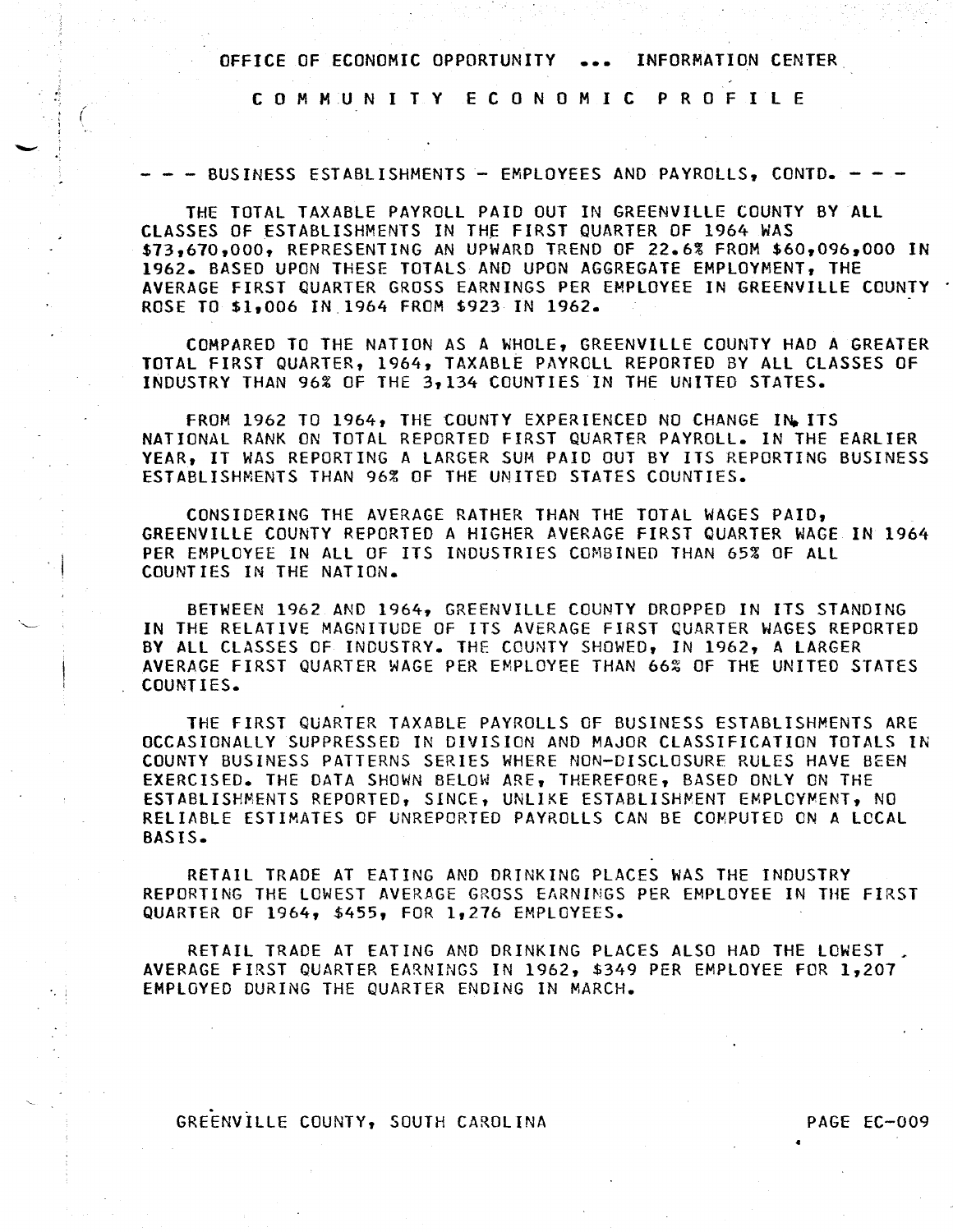C 0 M M U N I T Y E C 0 N 0 M l C P R 0 F I L E

BUSINESS ESTABLISHMENTS - EMPLOYEES AND PAYROLLS, CONTD. -

. ··i

THE TABLE BELOW COMPARES GREENVILLE COUNTY, SOUTH CAROLINA AND UNITED STATES AVERAGE REPORTED GROSS EARNINGS PER EMPLOYEE FOR THE .FIRST QUARTER OF 1964 IN THE DIVISION TOTAL CLASSIFICATIONS OF INDUSTRY. THE PERCENTAGES OF TOTAL COUNTY REPORTED EMPLOYMENT IN EACH DIVISION IN 1964 ARE INCLUDED FOR REFERENCE.

| INDUSTRIAL<br><b>CLASSIFICATION</b>                       | COUNTY AVERAGE<br>QUARTER<br>FIRST<br>GROSS EARNINGS | U.S. AVERAGE<br>FIRST QUARTER<br>GROSS EARNINGS | PERCENT OF<br>TOTAL COUNTY<br>EMPLOYMENT |  |  |
|-----------------------------------------------------------|------------------------------------------------------|-------------------------------------------------|------------------------------------------|--|--|
| AGRICULTURAL SERVICES,<br><b>FORESTRY &amp; FISHERIES</b> | \$492                                                | \$826                                           | LESS THAN 1%                             |  |  |
| MINING                                                    | \$911                                                | \$1,535                                         | LESS THAN 1%                             |  |  |
| CONTRACT CONSTRUCTION                                     | \$1,117                                              | \$1,439                                         | 11%                                      |  |  |
| <b>MANUFACTURING</b>                                      | \$1,016                                              | \$1,472                                         | 48%                                      |  |  |
| TRANSPORTATION,<br>UTILITIES, AND<br>SANITARY SERVICES    | \$1,314                                              | \$1,514                                         | 4%                                       |  |  |
| WHOLESALE TRADE                                           | \$1,318                                              | \$1,512                                         | -6%                                      |  |  |
| RETAIL TRADE                                              | \$763                                                | \$868                                           | 14%                                      |  |  |
| FINANCE, INSURANCE<br>AND REAL ESTATE                     | \$1,195                                              | \$1,264                                         | 5%                                       |  |  |
| <b>SERVICES</b>                                           | \$801                                                | \$947                                           | 113                                      |  |  |

NOTE ••• THE PERCENTAGES SHOWN ABOVE MAY NOT SUM TO 100% DUE TO THE APPROXIMATE NATURE OF THE PROCEDURES USED IN ESTIMATING UNREPORTED ESTABLISHMENTS.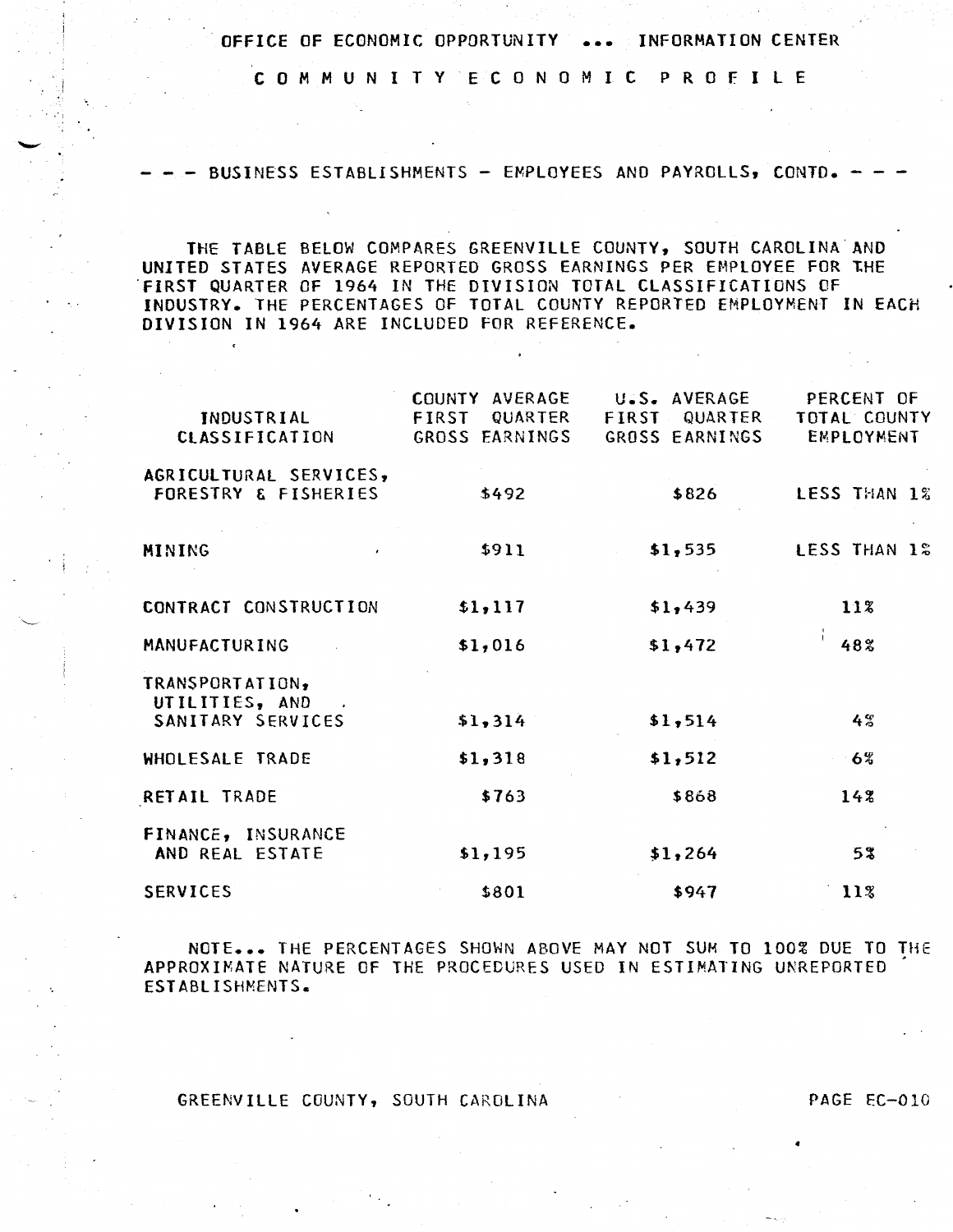C 0 M M U N I T Y E C 0 N 0 M 1 C P R 0 F I L E

 $\left(\frac{1}{2}\right)$ 

'·-

- - CHARACTERISTICS OF THE LABOR FORCE- -

THE CIVILIAN LABOR FORCE COMPRISES THE EMPLOYED AND UNEMPLOYED COMPONENTS OF THE POPULATION OF PERSONS 14 YEARS OLD AND OVER, EXCLUDING THE MEMBERS OF THE ARMED FORCES. THE EMPLOYED ARE THOSE PERSONS WHO WERE ENGAGED IN ANY WORK FOR PAY OR PROFIT, WORKED ON A FAMILY FARM OR IN A FAMILY BUSINESS, OR WHO HELD A JOB FROM WHICH THEY WERE TEMPORARILY ABSENT.

BY THE MOST RECENT COMPLETE COUNT AVAILABLE, FROM THE 1960 DECENNIAL CENSUS OF POPULATION, THE CIVILIAN LABOR FORCE IN GREENVILLE COUNTY TOTALED 83,396 PERSONS. OF THESE, 80,944 PERSONS WERE EMPLOYED, AND 2,452 UNEMPLOYED.

WHILE POPULATION INCREASED BETWEEN 1950 AND 1960 BY 24.8%, THE LABOR FORCE ALSO GREW, RISING BY 18.0% OVER THE DECADE.

\* \* \*

THE UNEMPLOYED, AN IMPORTANT COMPONENT OF THE POPULATION OF PERSONS IN POVERTY, REPRESENTED 2.9% OF THE TOTAL CIVILIAN LABOR FORCE IN GREENVILLE COUNTY IN 1960, A SOMEWHAT LOWER PROPORTION THAN THE NATIONAL UNEMPLOYMENT RATE IN 1960 OF 5.6%. RANKED AGAINST THE REST CF THE COUNTRY, GREENVILLE COUNTY HAD A LOWER RATE OF UNEMPLOYMENT THAN 85% OF THE 3,134 UNITED STATES COUNTIES.

TEN YEARS EARLIER, IN 1950, WHEN THE NATIONAL RATE OF UNEMPLOYMENT WAS 5.3%, GREENVILLE COUNTY HAD A LOWER RATE OF 3.3%.

AMONG CHARACTERISTICS OF THE LABOR FORCE WHICH ARE ALSO RELATED TO POVERTY IS THE PROPORTION OF WORKERS HOLDING JOBS IN SKILLED AND HIGHLY PAID POSITIONS. IN COMMUNITIES WHERE THE EDUCATIONAL AND, HENCE, ECONOMIC OPPORTUNITIES ARE LIMITED, THIS PROPORTION TENDS TO BE LOW, IMPLYING UNDEREMPLOYMENT OF SKILLS AND THE EXISTENCE OF UNDERDEVELOPED HUMAN RESOURCES.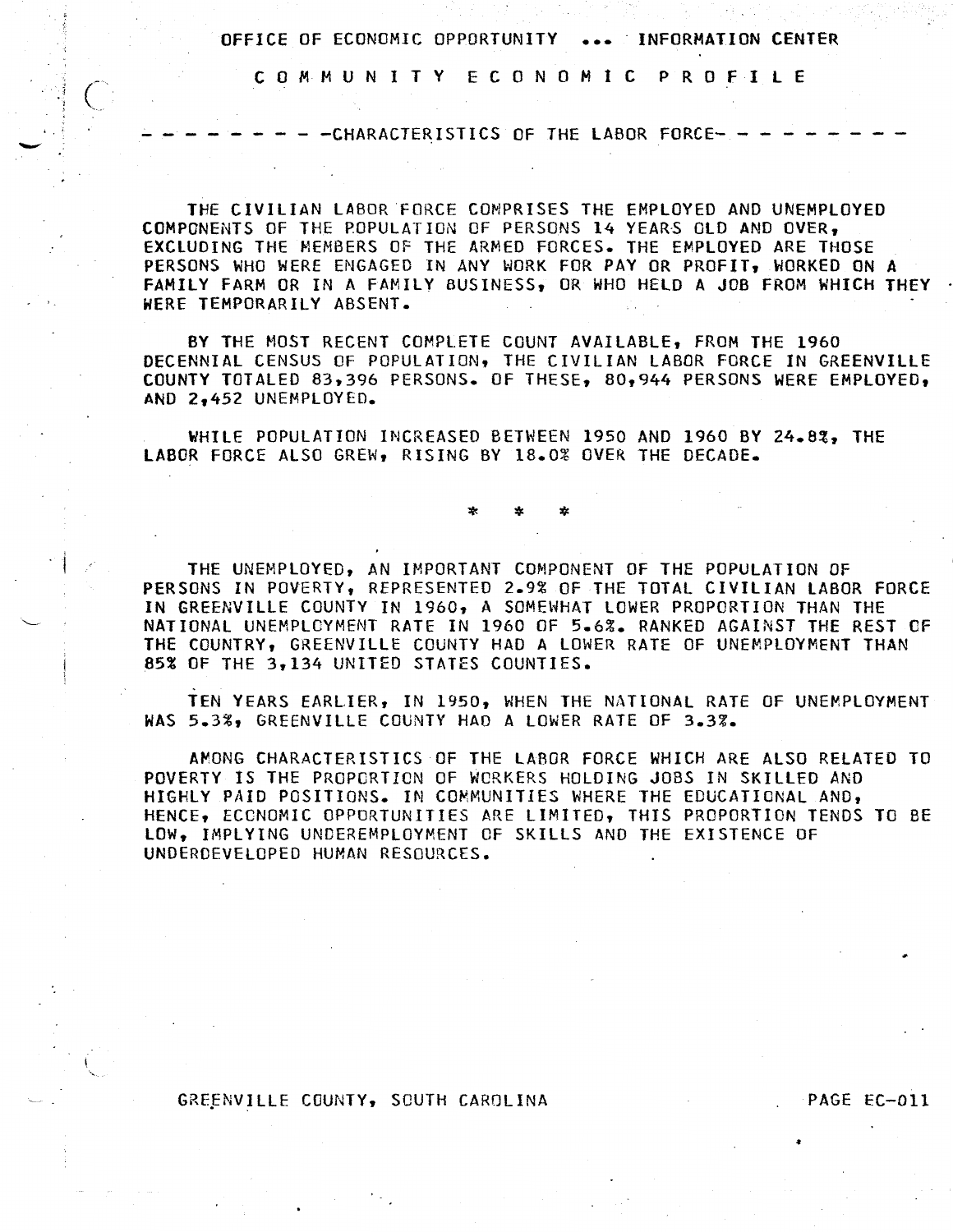C 0 M M U N I T Y E C 0 N 0 M I C P R 0 F I L E

 $\left( \begin{array}{c} \cdot \end{array} \right)$ 

- - CHARACTERISTICS OF THE LABOR FORCE, CONTD.- -

AMONG EMPLOYED PERSONS IN THE LABOR FORCE OF GREENVILLE COUNTY IN 1960, 34.5% WERE OCCUPYING WHITE-COLLAR JOBS. WHITE-COLLAR OCCUPATIONS, AS DEFINED BY THE BUREAU OF THE CENSUS, INCLUDE PROFESSIONAL AND TECHNICAL WORKERS, MANAGERS, OFFICIALS AND PROPRIETORS, AND CLERICAL AND SALES WORKERS. IN 1960, 41.1% OF ALL EMPlOYED PERSONS IN THE UNITED STATES OCCUPIED WHITE-COLLAR JOBS, A PROPORTION LARGER THAN THAT WHICH EXISTED IN GREENVILLE COUNTY AT THE SAME TIME, AS SHOWN ABOVE.

TAKING THE PROPORTION OCCUPYING BlUE-COllAR JOBS AS THE COMPlEMENT OF THE PROPORTION WORKING IN WHITE-COLLAR OCCUPATIONS, 71% OF ALL THE COUNTIES IN THE UNITED STATES SHOWED A GREATER AllOTMENT Of EMPLOYED PERSONS TO THE BLUE COLLAR CATEGORY THAN GREENVILLE COUNTY, SOUTH CAROLINA.

\* \* \*

ANOTHER RELEVANT ASPECT OF THE LABOR FORCE IS ITS PROPORTION OF MALES, WHICH FELL TO 61.3% IN 1960 FROM 80.8% IN 1950, IN GREENVILLE COUNTY. IN THE UNITED STATES AS A WHOLE, THE PROPORTION OF MALES IN THE lABOR FORCE ALSC CROPPED, MOVING FROM 78.7% IN 1950 TO 67.2% IN 1960. A CONTINUING INCREASE IN THE PROPORTION OF WOMEN IN THE POPULATION AND OF WOMEN WORKING CONTRIBUTED TO THIS NATIONAL TREND. CURRENTlY, AS OF MARCH, 1966, ONLY 64.3% OF THE NATIONS LABCR FORCE WAS MALE.

IN 1960, 6.2% OF EMPLOYED PERSONS RESIDING IN GREENVIllE COUNTY WORKED OUTSIDE THE COUNTY, A LOWER PROPORTION THAN THE COMPARABLE FIGURE OF 13.9% FOR THE UNITED STATES IN THE SAME YEAR.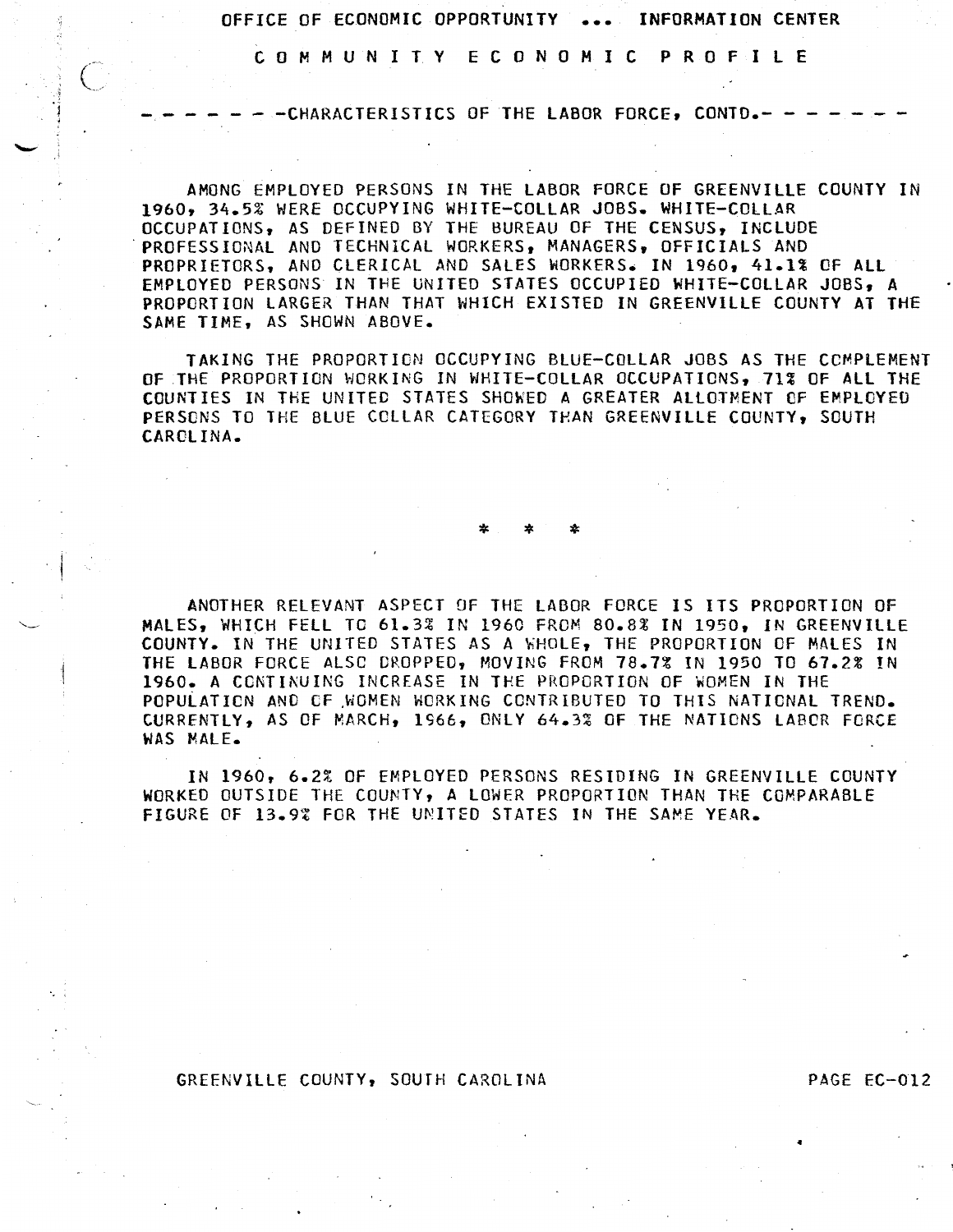C 0 M M U N I T Y E C 0 N 0 M I C P R 0 F I L E

 $-$  AGRICULTURE  $-$ 

 $\frac{1}{2}$  .  $\frac{1}{2}$ 

-

A FARM IS DEFINED BY THE UNITED STATES CENSUS BUREAU AS A PLACE COMPRISING AT LEAST 10 ACRES OF LAND DEVOTED TO FARMING OR SELLING AT LEAST \$50 WORTH OF AGRICULTURAL PRODUCTS ANNUALLY.

ACCORDING TO THIS DEFINITION, 2,322 FARMS WERE ENUMERATED IN GREENVILLE COUNTY, SOUTH CAROLINA, IN 1959 BY THE QUINQUENNIAL CENSUS OF AGRICULTURE. THE NUMBER OF FARMS FELL IN GREENVILLE COUNTY BETWEEN 1954 AND 1959. FOR EACH FARM IN 1954, THERE WERE 0.7 FARMS IN 1959.

SMALL FARMS, THOSE PLACES SELLING MORE THAN \$50 OF AGRICULTURAL PRODUCTS A YEAR, YET COMPRISING LESS THAN 10 ACRES OF FARMLAND, ACCOUNTED FOR 7.8% OF All FARMS IN GREENVILLE COUNTY IN 1959. IN COMPARISON, THE PROPORTION OF SMALL FARMS TO All FARMS IN THE UNITED STATES IN 1959 STCOO LOWER THAN GREENVILLE COUNTY AT 6.5%.

THE AVERAGE ACREAGE OF FARMS IN THE COUNTY IN 1959 WAS *11,* SHOWING PLACES GENERALLY SMALLER THAN THE AVERAGE FARM IN THE UNITED STATES, WHICH MEASURED 303 ACRES IN 1959.

IN THE UNITED STATES OVER THE LAST TWENTY YEARS, THERE HAS BEEN *A*  CONTINUING DOWNWARD TREND IN THE TOTAL POPULATION RESIDING ON FARMS AND IN THE PERCENTAGE OF LAND DEVOTED TO FARMING. AT THE SAME TIME, THE AVERAGE ACREAGE AND VALUE OF FARMS HAS RISEN. THESE TRENDS ARE IMPORTANT COMPONENTS OF THE INCREASE IN URBAN AND SEMI-RURAL POOR POPULATIONS FOLLOWING DISPLACEMENT OF THE SMALL FARMER BY LARGE SCALE OPERATIONS AND THE ECONOMIC HARDSHIP WROUGHT THEREBY.

THE PROPORTION OF LAND IN FARMS IN THE UNITED STATES DECREASED FROM 51.0% IN 1954 TO 49.5% IN 1959. 35.6% OF THE LAND IN GREENVILLE COUNTY WAS FARMLAND IN 1959, A DECREASE OF 31.0 PERCENT FROM THE. PROPORTION OF LAND IN FARMS IN THE COUNTY IN 1954.

THUS, WHILE THE PROPORTION OF ALL LAND IN FARMLAND IN GREENVILLE COUNTY IN 1959 WAS LOWER THAN THE NATIONAL PROPORTION AT THE SAME TIME, THE FARMLAND IN THE COUNTY ALSO DIMINISHED, SIMILAR TO THE NATIONAL TREND DURING THE FIVE YEARS FRCM 1954 TO 1959.

80% OF All COUNTIES IN THE UNITED STATES HAD *A* GREATER PROPORTION OF LAND IN FARMS THAN GREENVILLE COUNTY, SOUTH CAROLINA IN 1959.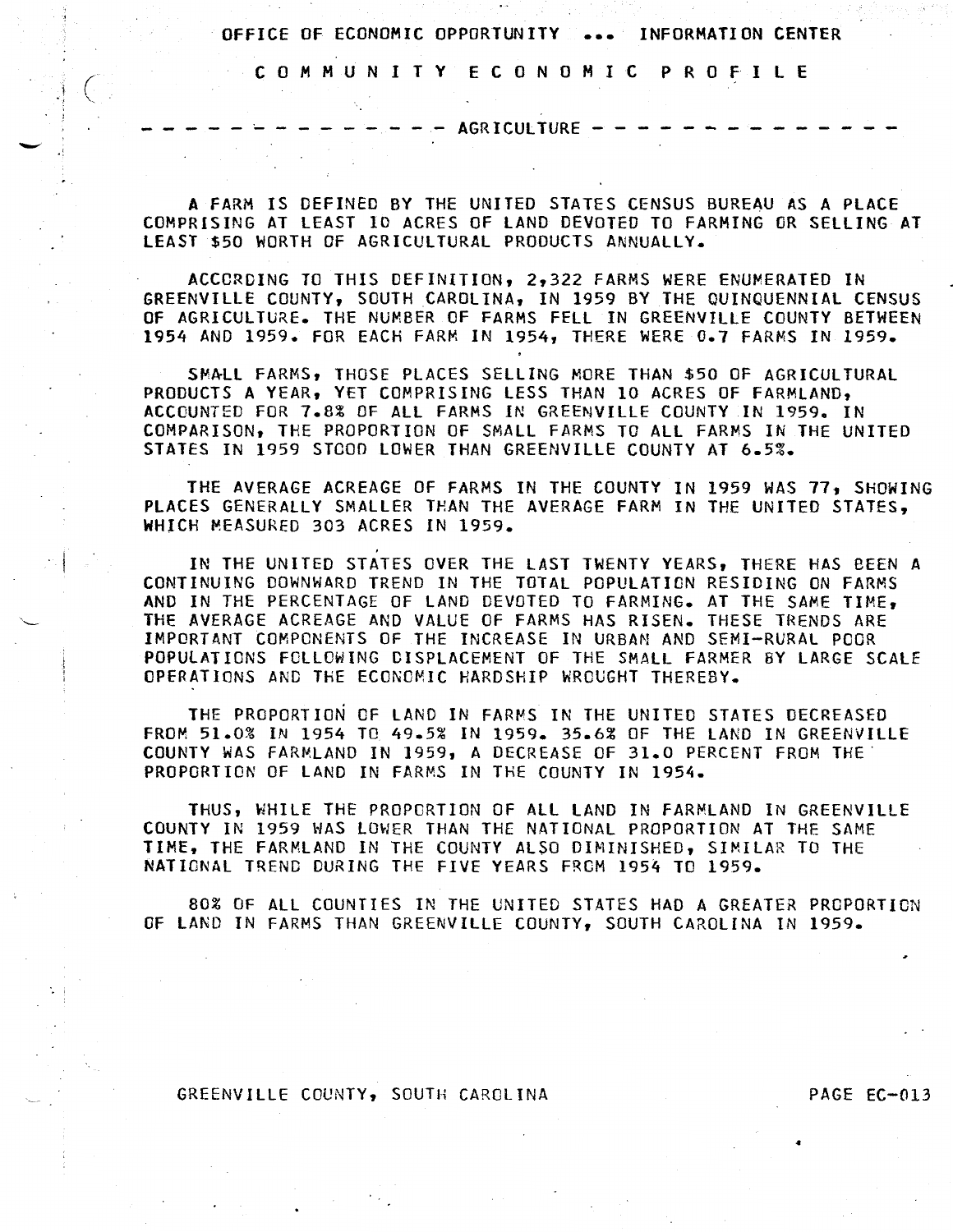C 0 M M U N I T Y E C 0 N 0 M I C P R 0 F I l E

 $-$  -AGRICULTURE, CONTD.  $-$ 

A COMMERCIAl FARM, AS DEFINED BY THE CENSUS BUREAU, PRODUCES .AGRICUlTURAl PRODUCTS IN A GIVEN YEAR WHOSE VALUE EXCEEDS THE COMBINED ANNUAl INCOME OF THE FARMER AND HIS FAMILY. IN ADDITION, THE FARM OPERATOR MUST WORK OFF THE FARM NO MORE THAN ONE HUNDRED DAYS WITHIN THE YEAR. .

IN GREENVILLE COUNTY, IN 1959, THERE WERE 784 COMMERCIAL FARMS. CONSIDERING THE ECONOMIC CLASS OF THESE ENTERPRISES, 38.3% WERE FARMS WITH ANNUAL SALES LESS THAN \$2500. ON SUCH FARMS, THE COMBINED INCOME FROM THE SALE OF AGRICULTURAl PRODUCTS AND ANY OTHER ENTERPRISES OF THE FARMER AND HIS FAMILY CANNOT EXCEED \$5,000. SINCE THE RESOURCES AND NEEDS OF THESE FARMS ARE NOT TAKEN INTO ACCOUNT, THE ENTIRE CLASS CANNOT BE TERMED POOR. IT USUALLY COMPRISES, NEVERTHELESS, A SUBSTANTIAL NUMBER OF THE FARMERS IN POVERTY. IN THE UNITED STATES AS A WHOLE, THE PROPORTION OF ALL FARMS IN THIS LOWEST ECONOMIC CLASS IN 1959, 14.4%, WAS EXCEEDED BY THAT OF GREENVILLE COUNTY, AS NCTED ABOVE. ,

THE AVERAGE VALUE OF LAND AND BUILDINGS OF THE FARMS IN GREENVILLE COUNTY IN 1959 WAS \$20,930, SOMEWHAT LOWER THAN THE UNITED STATES AVERAGE VALUE OF \$34,825.

\* \* \*

TENANT FARMERS RENT FROM OTHERS OR WORK ON SHARES FOR OTHERS All THE lAND THEY OPERATE. THE PROPORTION Of FARMS IN GREENVILLE COUNTY WHICH WERE TENANT OPERATEC, 15.1%, WAS LESS THAN THE COMPARABLE FIGURE FOR ALL FARMS IN THE UNITED STATES, WHERE 19.8% WERE TENANT OPERATED IN 1959.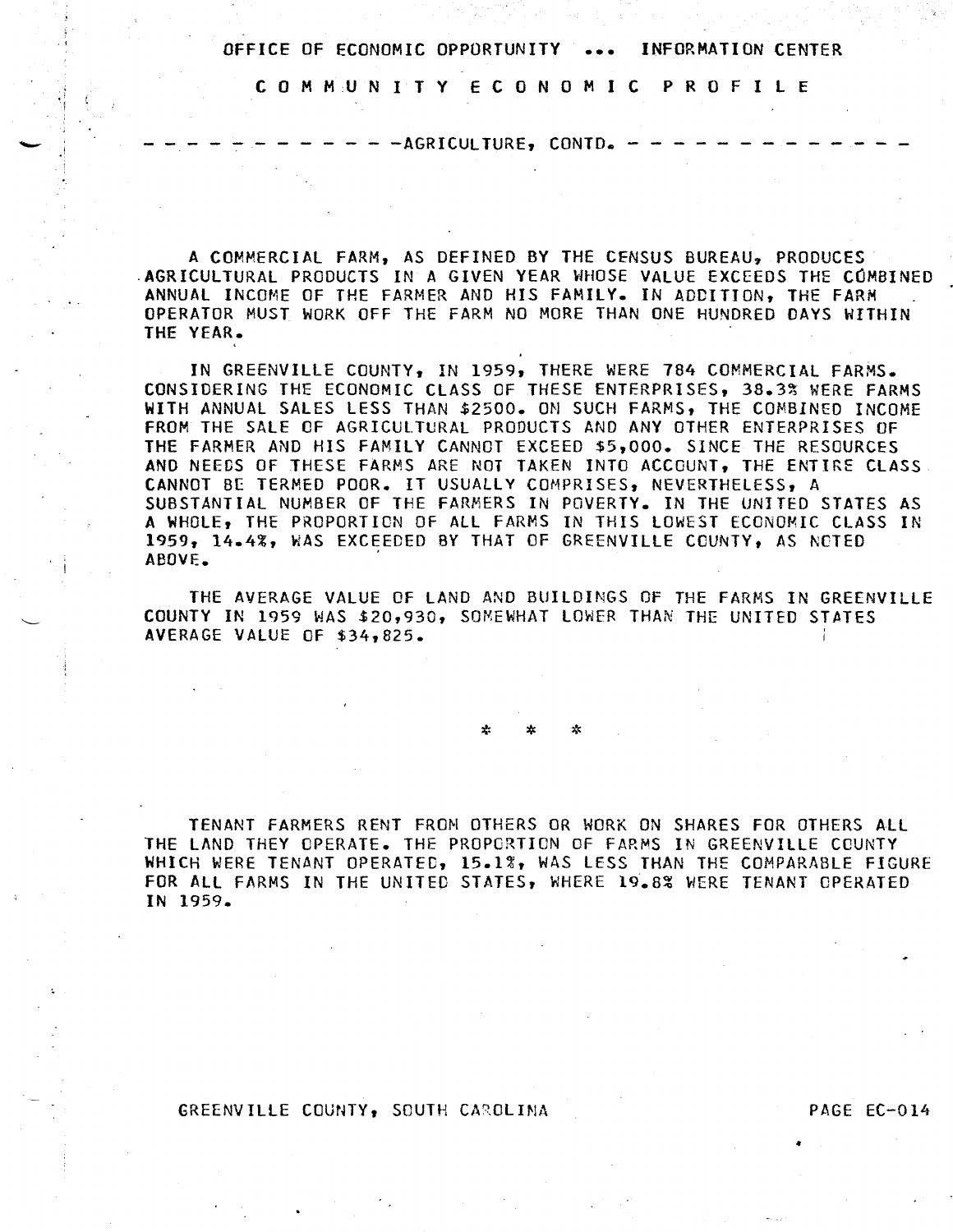C 0 M M U N I T Y E C 0 N 0 M I C P R 0 F I L E

------------AGRICULTURE, CONTD. -------------

THE TOTAL VALUE OF FARM PRODUCTS SOLD IN GREENVILLE COUNTY IN 1959 WAS \$6,980,000.

A DISTRIBUTION OF THE DOLLAR VALUE OF FARM PRODUCTS IN THE COUNTY IN 1959 IS SHOWN GRAPHICALLY BELOW, TOGETHER WITH THE COMPARABLE 1959 DISTRIBUTION FOR THE ENTIRE UNITED STATES.

PERCENT OF TOTAL FARM PRODUCT VALUE, 1959

|                                      |                                 |  | 2 | $\overline{2}$ | 3 | 3 |  | 5 |
|--------------------------------------|---------------------------------|--|---|----------------|---|---|--|---|
| <b>TYPE OF PRODUCT</b>               |                                 |  |   |                |   |   |  |   |
| ALL CROPS-COUNTY<br>$-U\cdot S\cdot$ |                                 |  |   |                |   |   |  |   |
|                                      |                                 |  |   |                |   |   |  |   |
| DAIRY PRODUCTS                       |                                 |  |   |                |   |   |  |   |
| $-COUNTY$                            |                                 |  |   |                |   |   |  |   |
| $-U\bullet S\bullet$                 | <b>XXXXXXXXXXXX</b>             |  |   |                |   |   |  |   |
| POULTRY AND POULTRY                  |                                 |  |   |                |   |   |  |   |
| PRODUCTS -COUNTY                     | IIIIIIIIIIIIII                  |  |   |                |   |   |  |   |
| $-U\cdot S\cdot$                     | <b>XXXXXXX</b>                  |  |   |                |   |   |  |   |
| LIVESTOCK AND                        |                                 |  |   |                |   |   |  |   |
| LIVESTOCK PRODUCTS                   |                                 |  |   |                |   |   |  |   |
| -COUNTY                              |                                 |  |   |                |   |   |  |   |
| $-U\cdot S\cdot$                     | xxxxxxxxxxxxxxxxxxxxxxxxxxxxxxx |  |   |                |   |   |  |   |

1 1 2 *2* 3 3 4 4 5 **•••• 5 •••• o •••• s •••• o •••• s •••• o •••• 5 •••• o •••• s •••• o** 

GREENVILLE COUNTY, SCUTH CAROLINA PAGE EC-015

..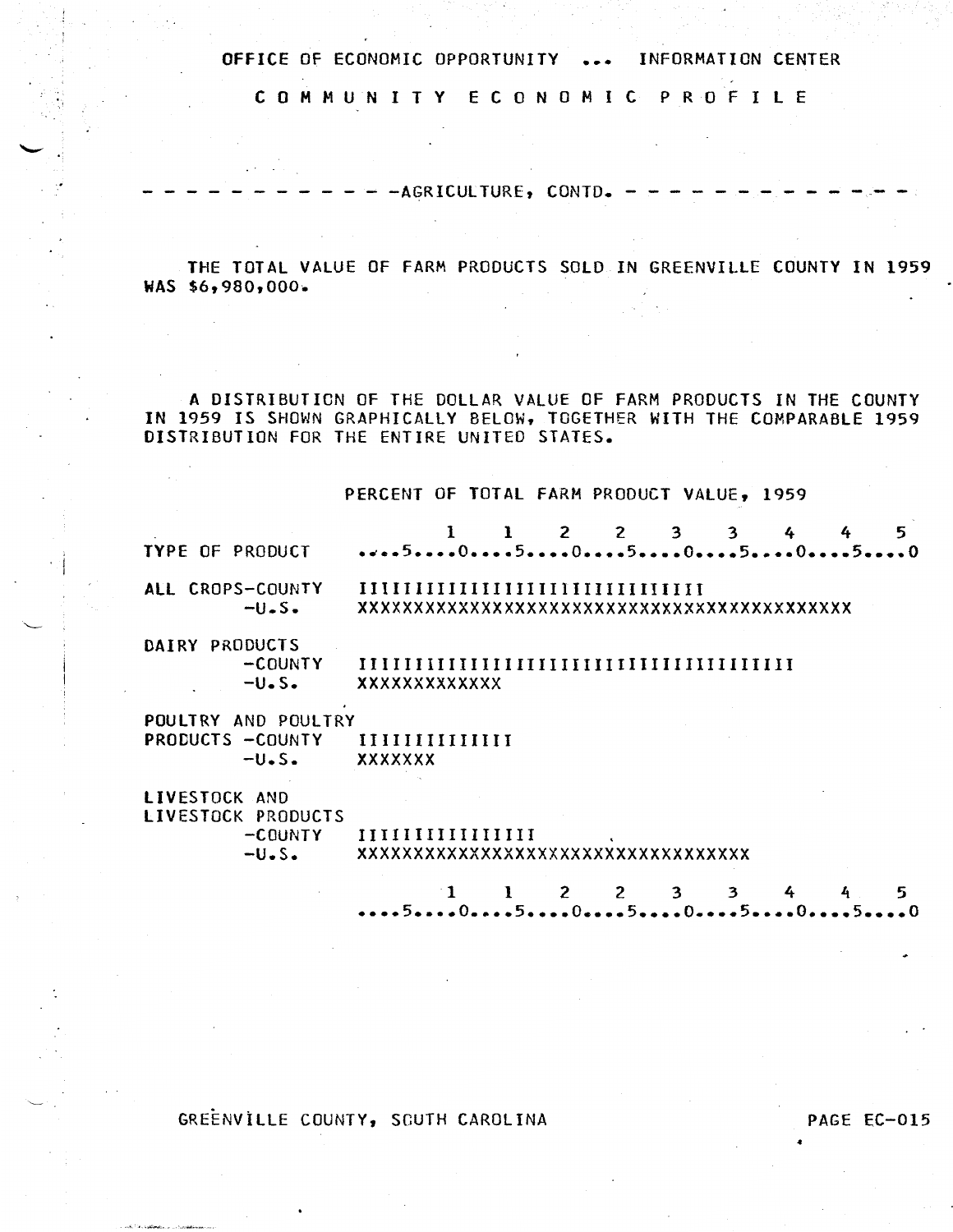C 0 M M U N I T Y E C 0 N 0 M I C P R 0 F I L E

 $- - -$ AGRICULTURE, CONTD.  $- -$ 

j  $\ddot{ }$  j

·i c~

THE FARM-OPERATOR FAMILY LEVEL-OF-LIVING INDEX IS A GENERAL MEASURE OF THE ECONOMIC WELL-BEING OF THE FARM POPULATION IN A COUNTy. IT IS BASED ON THE AVERAGE VALUE OF LAND AND BUILDINGS, AVERAGE VALUE OF AGRICULTURAL PRODUCTS SOLD, AND PERCENTS OF FARMS WITH AUTOMOBILES, HOME FREEZERS, AND TELEPHONES. THE INDEX IS CONSTRUCTED SUCH THAT THE AVERAGE OF All COUNTIES IN THE UNITED STATES IN 1959 PROVIDES A BASE INDEX OF 100.

THE FARM-OPERATOR FAMILY LEVEL-OF-LIVING INDEX IN GREENVILLE COUNTY, 90, STOOD BELOW THE NATIONAL AVERAGE OF 100 IN 1959. COMPARED TO THE REST OF THE NATION, THE FARM FAMILIES IN GREENVILLE COUNTY HAD A LOWER LEVEL-OF-LIVING INDEX IN 1959 THAN 54% OF THE 3134 UNITED STATES COUNTIES.

\* \* \*

TO FURTHER ASSESS THE LEVEL OF LIVING IN GREENVILLE COUNTY IN 1959, SEVERAL AVERAGE ATTRIBUTES OF ITS FARMS ARE CONTRASTED BELCW TO SIMILAR AVERAGES FOR All FARMS IN THE NATION.

PERCENTAGE OF FARMS WITH TELEPHONES... GREENVILLE COUNTY, 63.7% - UNITED STATES, 65.0%

PERCENTAGE OF FARMS WITH TRACTORS... GREENVILLE COUNTY, 61.0% UNITED STATES, 72.3%

PERCENTAGE OF FARMS WITH MOTOR TRUCKS... GREENVILLE COUNTY, 54.4% - UNITED STATES, 58.7%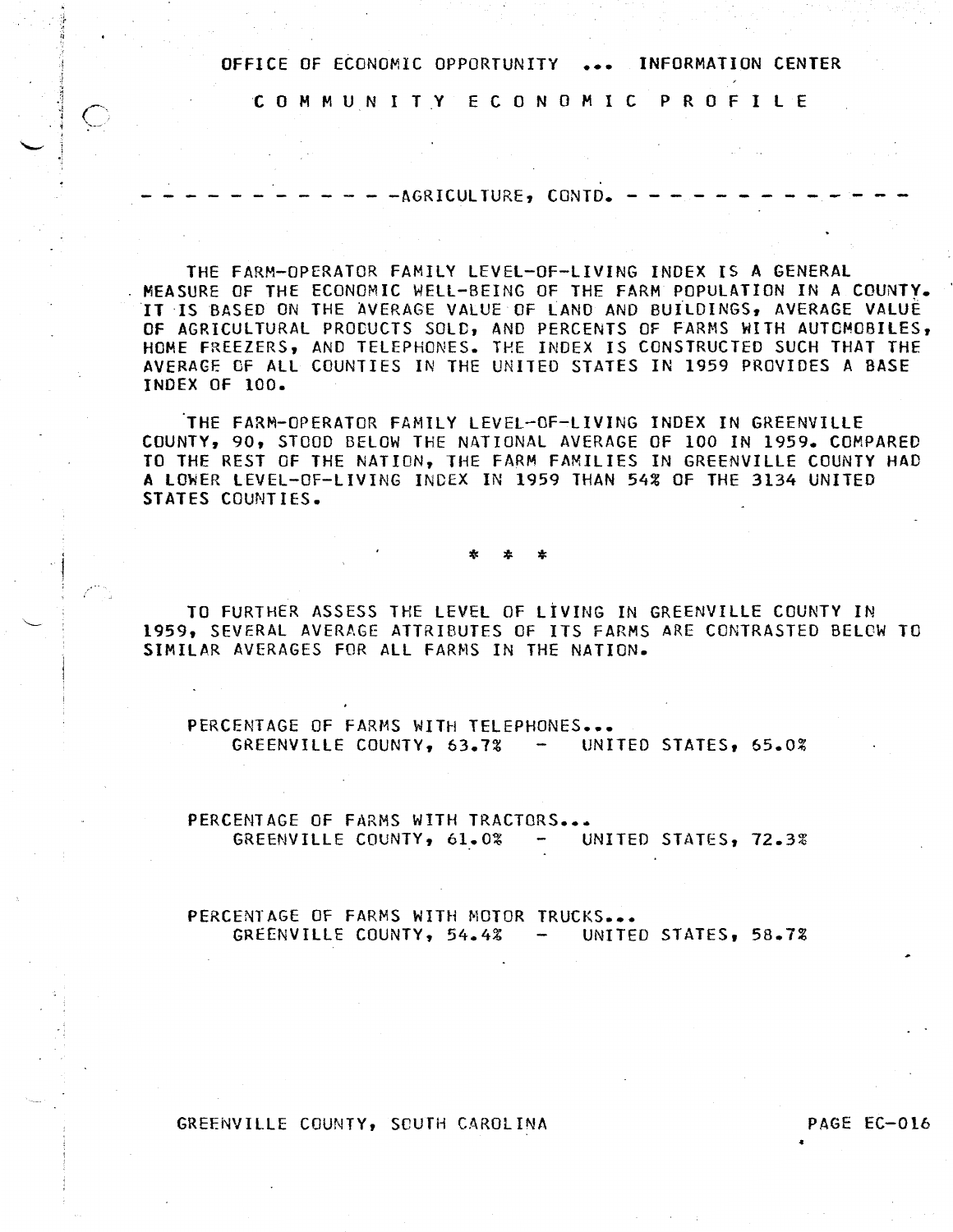C 0 M M U N I T Y E C 0 N 0 M I C P R 0 F I l E

 $\cdot \in$ 

 $\cdot$   $\cdot$ 

I \  $-$  WHOLESALE TRADE  $-$ 

THERE WERE 345 WHOLESALE ESTABLISHMENTS IN GREENVILLE COUNTY IN 1958, TRANSACTING TOTAL SALES OF \$243,606,000. THIS REPRESENTED AN INCREASE OF 4.7% IN WHOLESALE TRADE VOLUME IN THE COUNTY AS COMPARED WITH 1954. MERCHANT WHOLESALERS, THOSE WHO BUY AND SELL MERCHANDISE ON THEIR OWN ACCOUNT RATHER THAN NEGOTIATING AS AGENTS, COMPRISED 66.4%- 0F THE WHOLESALE ESTABLISHMENTS IN GREENVILLE COUNTY IN 1958, AND ACCOUNTED FOR 48.9% OF THE WHOLESALE DOLLAR VOLUME.

SALES VOLUME PER WHOLESALE ESTABLISHMENT IN GREENVILLE COUNTY IN 1958, \$706,000, WAS LOWER THAN THE NATIONAL AVERAGE OF \$9,954,000 SALES VOLUME PER WHOLESALE ESTABLISHMENT.

THE TOTAL ANNUAL PAYROLL OF All THE WHOLESALE ESTABLISHMENTS IN THE COUNTY IN 1958 AMOUNTED TO \$12,421,000.

 $- - RETAIL$  TRADE $- -$ 

TOTAL RETAIL SALES FOR 1966 IN GREENVILLE COUNTY HAVE BEEN ESTIMATED AT \$318,897,000. USING POPULATION PROJECTED TO 1966, \$1,388 OF PER CAPITA RETAIL SALES WERE OBSERVED IN THE COUNTY. 1966 PER CAPITA RETAIL SALES IN THIS LOCALITY, THEREFORE, LAGGED BEHIND THE NATIONAL AVERAGE OF \$1,443 PER CAPITA RETAIL SALES.

67% OF All COUNTIES IN THE UNITED STATES ARE ESTIMATED TO HAVE HAD 1966 PER CAPITA RETAIL SALES LOWER THAN GREENVILLE COUNTY, SOUTH CAROLINA.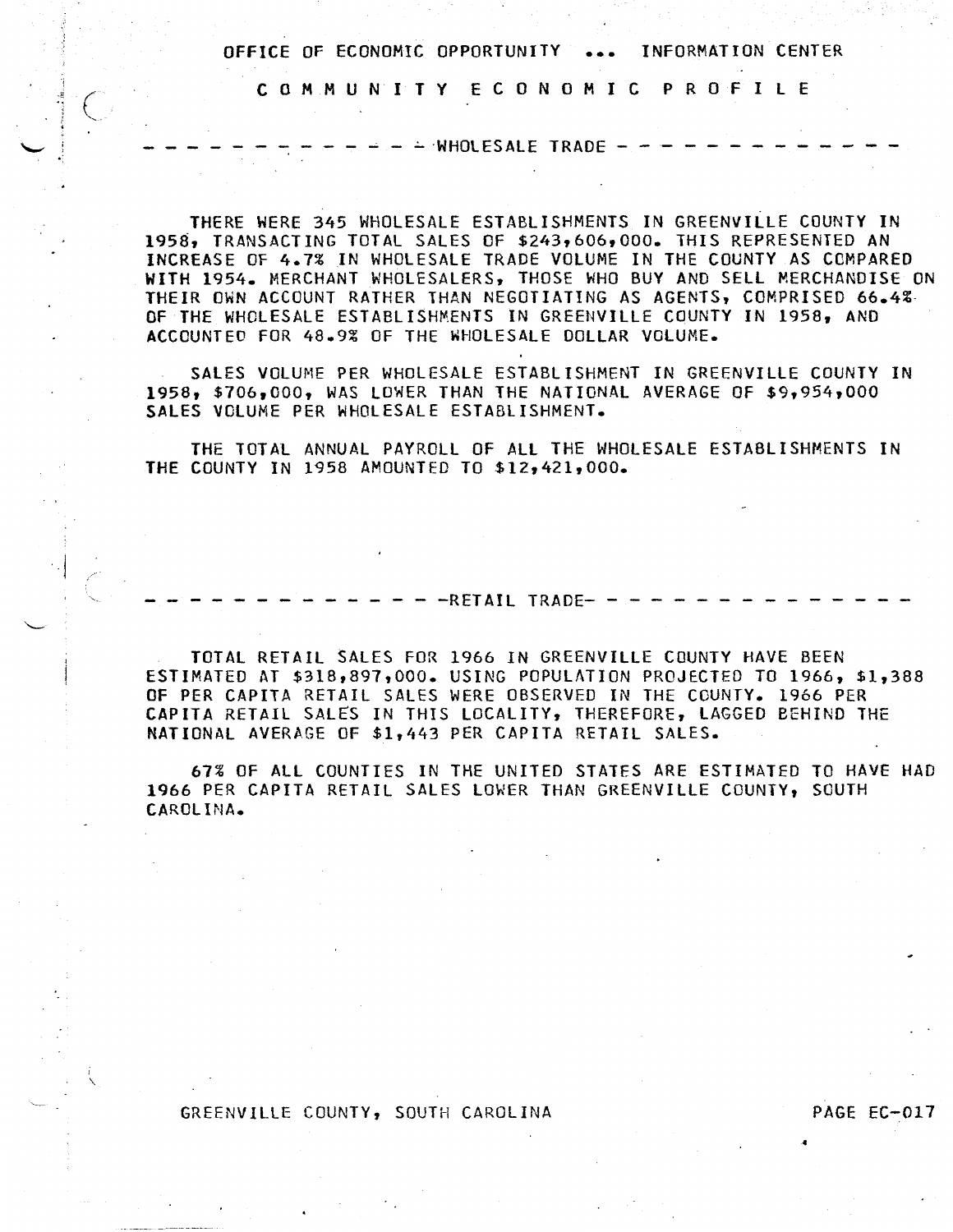C 0 M M U N I T Y E C 0 N 0 M I C P R 0 F I L E

 $-$  - RETAIL TRADE, CONTD.  $-$ 

THE 1966 ESTIMATED DISTRIBUTION OF RETAIL SALES IN GREENVILLE COUNTY AMONG NINE MAJOR TYPES OF OUTLETS IS SHOWN BELOW.

PERCENT TOTAL RETAIL SALES - 1966

| <b>TYPE OF OUTLET</b>                                 | $1 \quad 1 \quad 2 \quad 2$<br>$3 \quad 3 \quad 4$<br>5<br>4<br>50505050050                                         |
|-------------------------------------------------------|---------------------------------------------------------------------------------------------------------------------|
| <b>FOOD STORES</b><br>UNITED STATES                   | xxxxxxxxxxxxxxxxxxxxx                                                                                               |
| EATING AND DRINKING<br><b>PLACES</b><br>UNITED STATES | III<br><b>XXXXXXXX</b>                                                                                              |
| UNITED STATES                                         | GENERAL MERCHANDSE IIIIIIIIIIIIIIIIIIIIII<br><b>XXXXXXXXXXXXXXXX</b>                                                |
| <b>APP AREL</b><br>UNITED STATES                      | IIIII<br><b>XXXXXX</b>                                                                                              |
| <b>FURNITURE</b><br>UNITED STATES                     | 111111<br><b>XXXX</b>                                                                                               |
| <b>AUTOMOTIVE</b>                                     | UNITED STATES XXXXXXXXXXXXXXXXXXXX                                                                                  |
| <b>GASOLINE</b><br>UNITED STATES XXXXXXX              | IIIIIIII                                                                                                            |
| LUMBER, BUILDING<br>MATERIALS AND<br><b>HARDWARE</b>  |                                                                                                                     |
| UNITED STATES                                         | IIIII<br><b>XXXXXX</b>                                                                                              |
| DRUG STORES<br>UNITED STATES                          | 111<br><b>XXX</b>                                                                                                   |
|                                                       | $\mathbf{1}$<br>$\mathbf{2}$<br>$2^{\circ}$<br>$3^{\circ}$<br>$\overline{\mathbf{3}}$<br>4<br>5<br>4<br>50505055050 |

NOTE... VARIETY AND SPECIALTY OUTLETS, SUCH AS STATIONERY, JEWELRY OR PET STORES CANNOT BE CLASSIFIED IN THE MAJOR CATEGORIES SHOWN ABOVE. THEREFORE, THE ABOVE PERCENTLGES DO NOT SUM TO 100% FOR EITHER THE LOCAL OR NATIONAL DISTRIBUTIONS.

GREENVILLE COUNTY, SOUTH CAROLINA PAGE EC-018

 $\cdot$  j .

 $\overline{\phantom{0}}$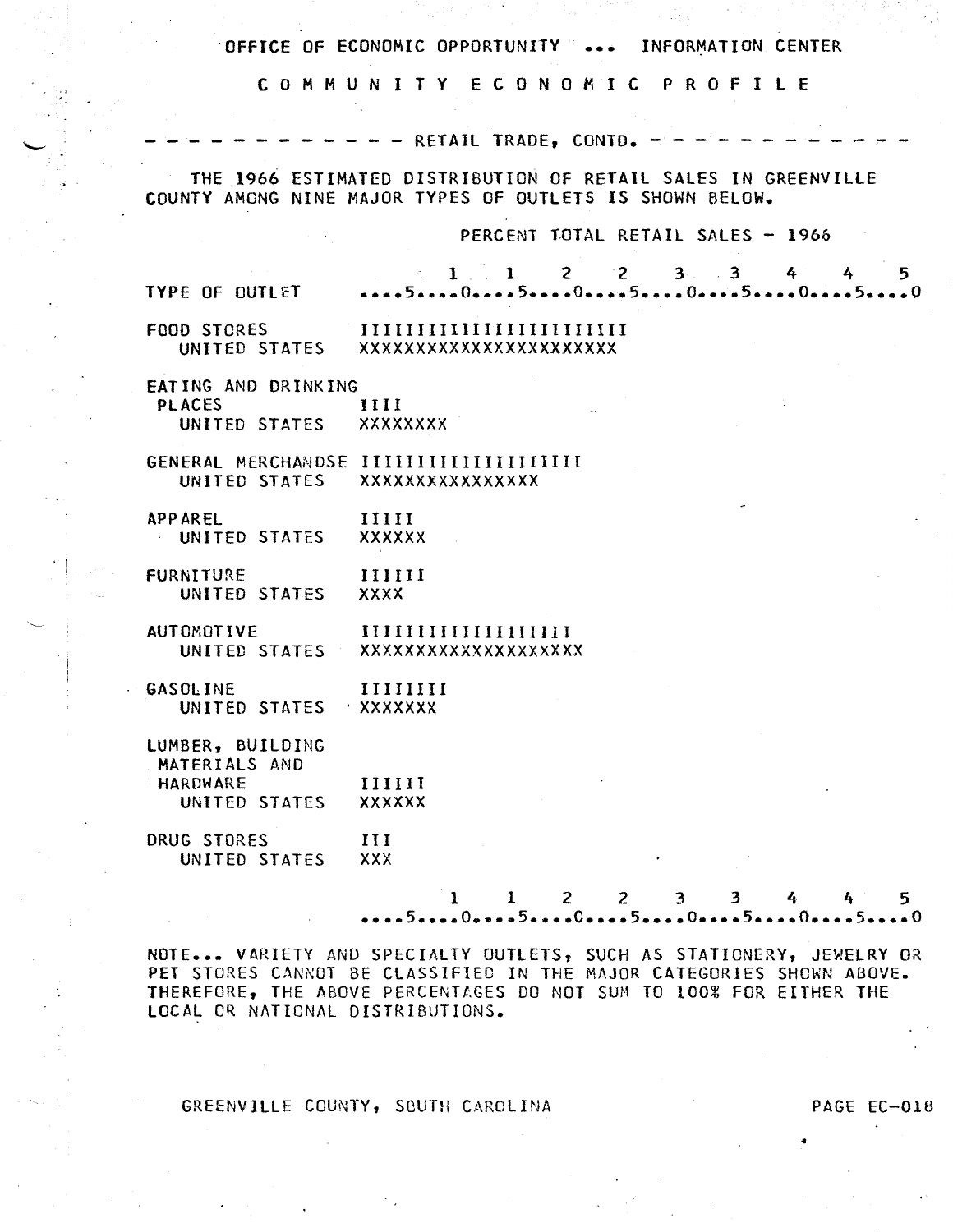C 0 M M U N I T Y E C 0 N 0 M I C P R 0 F I L E

-MANUFACTURING-

THERE WERE 278 MANUFACTURING ESTABLISHMENTS IN GREENVILLE COUNTY IN 1958, EMPLOYING 29,789 PERSONS AND DISBURSING A TOTAL PAYROLL OF .\$96,459,000. P~ODUCTION WORKERS ACCOUNTED FOR 86.0% OF ALL MANUFACTURING EMPLOYEES IN THE COUNTY, AND THEIR WAGES IN 1958 WERE 77.9% OF THE TOTAL MANUFACTURING PAYROLL.

NEW CAPITAL EXPENDITURES IN GREENVILLE COUNTY AMOUNTED TO \$7,400,000 IN 1958.

A MEASURE OF THE DIFFERENCE BETWEEN THE COST OF PRODUCTION AND MATERIALS, AND THE VALUE RECEIVED FOR FINISHED GOODS, ADJUSTED BY THE VALUE OF WORK IN PROCESS, IS DESCRIBED BY ECONOMISTS AS THE ADJUSTED DOLLAR VALUE ADDEO BY MANUFACTURE. IN 1958, IN GREENVILLE COUNTY, THIS VALUE WAS MEASURED AT \$174,902,000, COMPARED TO THE UNITED STATES COUNTY AVERAGE OF \$45,112,000 VALUE ADDED BY MANUFACTURE.

96% OF ALL COUNTIES IN THE UNITED STATES HAD A LOWER 1958 DOLLAR VALUE ADDEO BY MANUFACTURE THAN GREENVILLE COUNTY.

# GREENVILLE COUNTY, SOUTH CAROLINA PAGE EC-019

•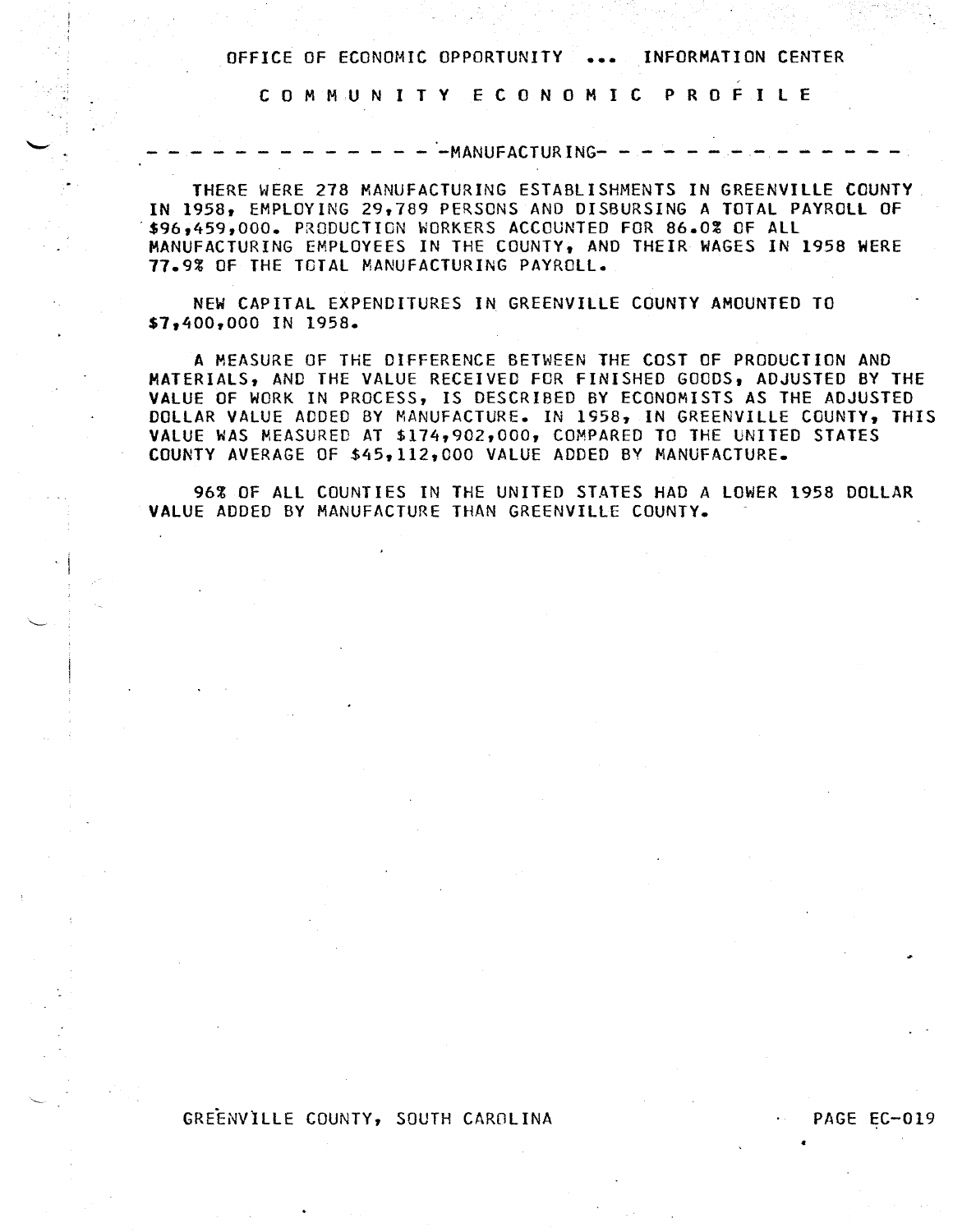C 0 M M U N I T Y E C 0 N 0 M I C P R 0 F I L E

- - - - PERSONAL FINANCE- - -

GREENVILLE COUNTY HAD AN ESTIMATED 1966 POPULATION OF 229,800 PEOPLE. THE PER CAPITA DISPOSABLE INCOME OF THIS POPULATION IN 1966 ·HAS BEEN ESTIMATED AT \$2,053, BELOW THE ESTIMATE OF NATIONAL PER CAPITA DISPOSABLE INCOME OF \$2,367 FOR THE SAME YEAR.

75% OF ALL COUNTIES IN THE COUNTRY HAD A LOWER PER CAPITA DISPOSABLE INCOME THAN GREENVILLE COUNTY IN 1966.

A PERCENTAGE DISTRIBUTION OF FAMILY INCOME IN GREENVIllE CCUNTY FOR 1966 IS SHOWN GRAPHICALLY BELCW, ALONG WITH THE COMPARABLE PERCENTAGES FOR THE UNITED STATES.

## PERCENT OF FAMILIES - 1966

| FAMILY | 1 1 2 2 3 3 4 4 5 |  |  |  |  |
|--------|-------------------|--|--|--|--|
| INCOME |                   |  |  |  |  |

- \$ 0 TO 2,499 UNITED STATES IIIIIIIIIIIIIIIIIIIII xxxxxxxxxxxxx
- \$2,500 TO 3,999 UNITED STATES IIIIIIIIIIIIIIIIII xxxxxxxxxxxxxxx

 $\cdot$  ,  $\frac{1}{\sqrt{2}}$ 

·-

- \$4,000 TO 6,999 UNITED STATES IIIIIIIIIIIIIIIIIIIIIIIIIIIIIIII xxxxxxxxxxxxxxxxxxxxxxxxxxxxxxx
- \$7,000 TO 9,999 UNITED STATES IIIIIIIIIIIIIII xxxxxxxxxxxxxxxxx
- ·\$10,000 AND OVER UNITED STATES IIIIIIIIIIIIII xxxxxxxxxxxxxxxxxxxxxxxx

IN 1959, GREENVILLE COUNTY, SOUTH CAROLINA, HAD A MEDIAN FAMILY INCOME OF \$4,754. IN 1966, THE ESTIMATED MEDIAN FAMILY INCOME ROSE TO \$5,595.

COMPARED TO THE REST OF THE NATION IN 1959, GREENVILLE COUNTY HAD A HIGHER MEDIAN FAMILY INCOME THAN 66% OF All THE UNITED STATES COUNTIES. THE RELATIVE STANDING OF GREENVILLE COUNTY IMPROVED IN 1966, WHEN ITS MEDIAN FAMILY INCCME RANKED HIGHER THAN 79% OF THE COUNTIES IN THE UNITED STATES.